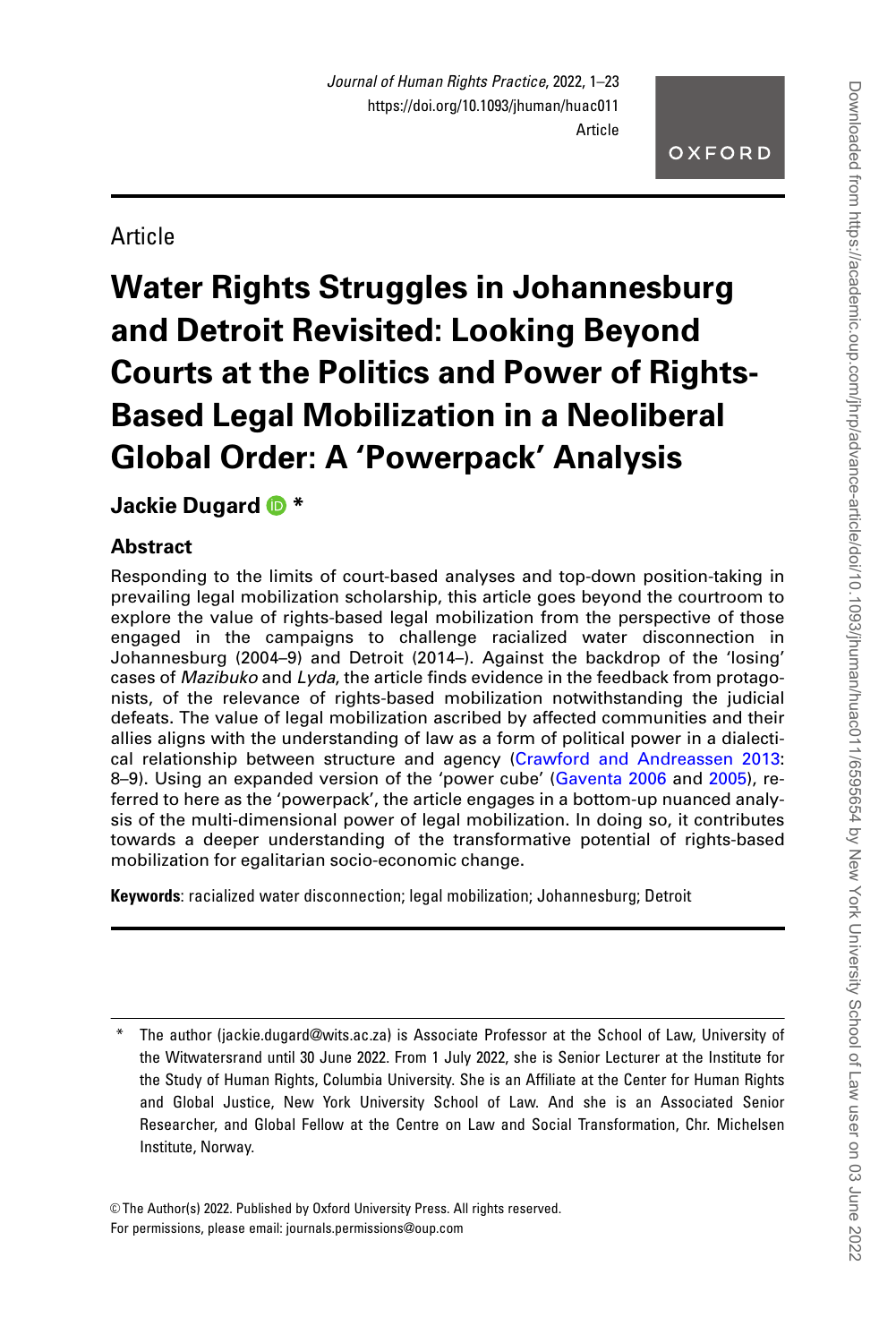## 1. Introduction

On 8 October 2009, the South African Constitutional Court delivered judgment in the *Mazibuko* water rights case,<sup>1</sup> in which impoverished black residents from Soweto had challenged the City of Johannesburg's disconnection of their water supply as being unconstitutional. To the shock of the applicants and many observers, particularly following two previous judgments in which the applicants won on the substantive relief claimed, $<sup>2</sup>$  the</sup> Court ruled against the applicants on all legal grounds.<sup>3</sup> Several years later, a similar water rights case<sup>4</sup> about the disconnection of water services to impoverished black households a continent away in Detroit,  $Lyda$ , met the same court defeat.<sup>5</sup> The disappointing judicial outcome of both cases dealing with the racialized neoliberal disconnection of water supply has led scholars to question the capacity of human rights to tackle structural inequalities. For example, Daria Roithmayr has argued that 'in the wake of *Mazibuko*, activists who are committed to dismantling persistent racial and class inequality should weigh carefully the costs and benefits of using rights-based litigation as a strategy to advance their interests' [\(Roithmayr 2010:](#page-21-0) 318).

Roithmayr's comment helpfully surfaces two pertinent challenges that are taken forward in this article. First, is the implicit analytical question of whether focusing on a judgment alone is the optimal way of assessing rights-based campaigns. Second, is the clear need for empirical studies to understand the relevance of rights from the perspective of the people who have used legal mobilization as part of their struggles to dismantle structural disadvantage. These analytical and empirical gaps are recognized by Michael McCann, who notes that traditional legal scholarship has 'remained court-centered, sticking close to

- 4 In both Mazibuko and Lyda, the applicants pursued legal arguments based on procedural fairness, equal protection and the right to water.
- 5 There are four relevant Lyda rulings, referred to collectively as Lyda but specifically disaggregated where relevant: 1) Lyda and Others v City of Detroit (In re City of Detroit), No 13-53846, 2014 WL 6474081 (Bankruptcy Court, Eastern District of Michigan Southern Division transcript of ruling from the bench of 29 September 2014) (Lyda Bankruptcy Court Initial Ruling); 2) In re City of Detroit, No 13-53846, 2014 WL 6474081, Supplemental Opinion Clarifying the Court's Bench Opinion Denying Plaintiff's Motion for a Temporary Restraining Order and Granting Defendant's Motion to Dismiss and Opinion Denying Plaintiffs (Bankruptcy Court, Eastern District of Michigan Southern Division ruling of 19 November 2014) (Lyda Bankruptcy Court Supplemental Opinion); 3) In re City of Detroit, No 15-CV-10038, 2015 WL 5461463 (Eastern District of Michigan ruling of 16 September 2015) (Lyda Eastern District of Michigan); and 4) In re City of Detroit, 841 F.3d 684 (Sixth Circuit Court of Appeals ruling of 14 November 2016) (Lyda Sixth Circuit Court of Appeals). For an in-depth discussion of the Lyda rulings, see [Mette 2019](#page-21-0), and [Murthy 2016](#page-21-0).

<sup>1</sup> The Constitutional Court (CC) judgment is: Mazibuko and Others v City of Johannesburg and Others 2010 (4) SA 1 (CC) (8 October 2009) (Mazibuko CC).

<sup>2</sup> The two previous judgments were from: the Johannesburg High Court - Mazibuko and Others v City of Johannesburg and Others (4) All SA 471 (W) (30 April 2008) (Mazibuko High Court); and the Supreme Court of Appeal (SCA) - City of Johannesburg and Others v Mazibuko and Others 2009 (3) SA 592 (SCA) (25 March 2009) (Mazibuko SCA). In this article, the three judgments (High Court, SCA and CC) are collectively referred to as *Mazibuko*, but the specific judgments are referred to where relevant.

<sup>3</sup> For critique of the CC judgment in the media, see [De Vos 13 October 2009,](#page-19-0) and [Liebenberg 21](#page-21-0) [October 2009](#page-21-0). For academic critique, see [Langford et al 2011](#page-20-0): 56B 21–59, [Liebenberg 2010:](#page-21-0) 466–480, [Williams 2010,](#page-22-0) and [Quinot 2010](#page-21-0).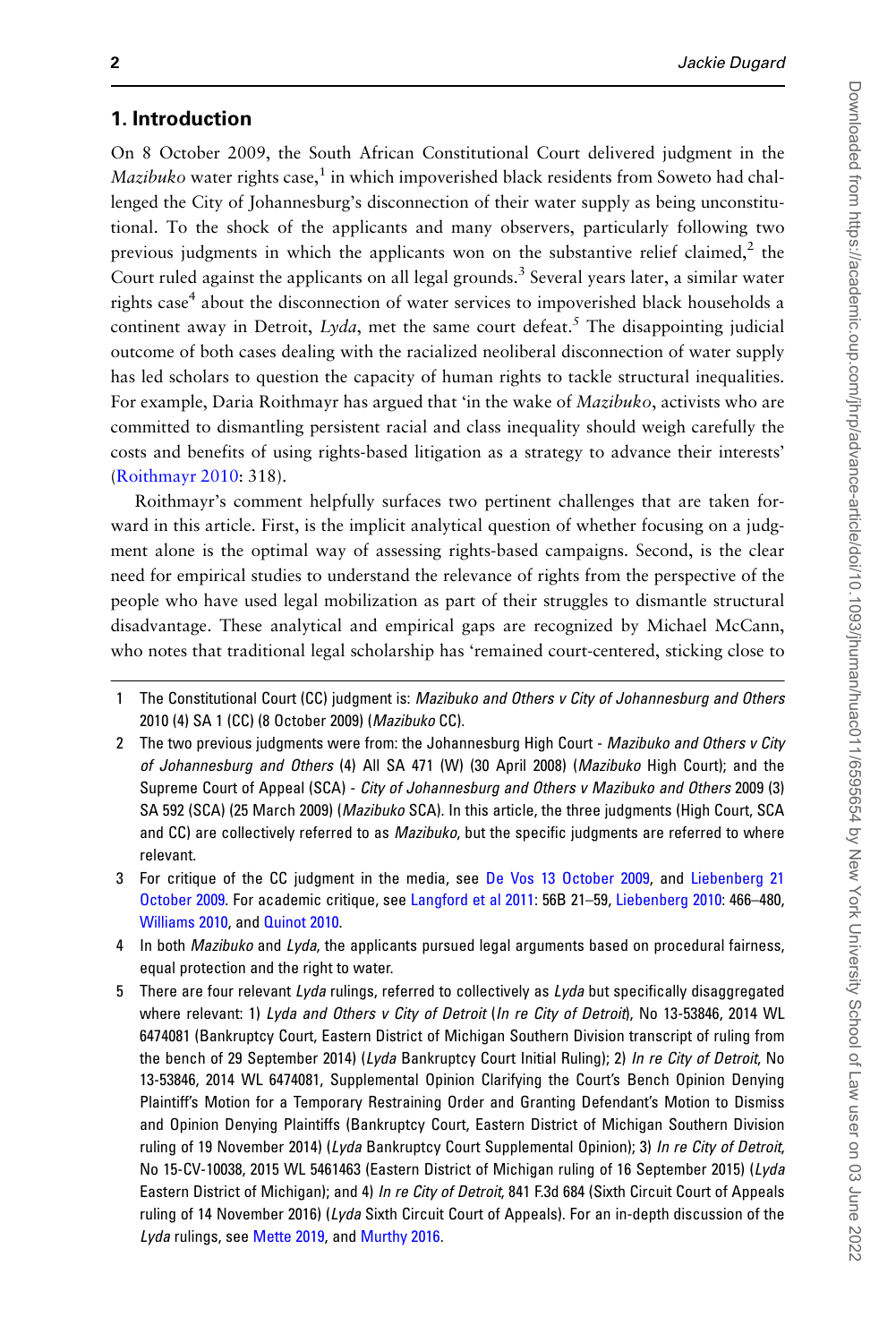official case law and actions of legal elites while remaining distant from grassroots move-ment activity' ([McCann 2006](#page-21-0):17).

#### 1.1 Beyond judicial decisions: understanding law as a source of political power

Regarding the first issue (the court-centred focus of evaluation), in contrast with scholars such as Gerald Rosenberg, who tends towards a more narrow focus on courts [\(Rosenberg](#page-21-0) [2008](#page-21-0)), Stuart Scheingold has warned that focusing on the judicial outcomes of cases has a tendency to break activism down 'into a multiplicity of individual transactions' and to stretch out any analysis of outcomes or value 'to the point that it can become not only te-dious but counterproductive—one step forward, two steps back' [\(Scheingold 2011](#page-21-0): 8).<sup>6</sup> Thus, if your analytical frame is restricted to the impact of judicial decisions, you would have to conclude from the as yet inconclusive struggle against school segregation in the US, that the widely-celebrated case of  $Brown^{7}$  was a failure [\(Scheingold 2011:](#page-21-0) 95). Focusing on what happens in courts also tends to emphasize the importance of winning cases, thereby neglecting the potential power of 'losing' cases.<sup>8</sup>

As Scheingold notes, such a legalistic approach to the uptake of rights results in both exaggerated expectations of courts (which, for a variety of reasons related to their default conservative tendency, are often not ideally placed to advance radical change) and understated appreciation of the 'politics of rights', which often provides a much more optimistic perspective on the role of rights in social change ([Scheingold 2011](#page-21-0): 95). This is because, since the law embodies connotations of entitlements and obligations regarding these, 'a declaration of rights tends to politicize needs by changing the way people think about their discontents' ([Scheingold 2011](#page-21-0): 131). Especially in contexts of high levels of poverty and inequality, the process of converting the articulation of needs into an assertion of rights is 'fundamentally and intensely political' in nature and, therefore, the claiming of rights should be understood primarily as a political process rather than a legal one [\(Crawford and](#page-19-0) [Andreassen 2013](#page-19-0): 4–5). As such, rights are 'contingent resources' ([Scheingold 2011](#page-21-0): 148) of political expression and, when mobilized for change, the law is, in Richard Abel's words, a form of Politics by Other Means ([Abel 1995](#page-19-0)) whose evaluation requires going 'beyond the courtroom' [\(Langford 2008](#page-20-0): 39).

## 1.2 The need for empirical study: understanding the value of legal mobilization from the perspective of participants

Much of the scholarship attempting to evaluate the significance of legal mobilization takes the form of theoretical stances or normative position-taking without subjecting standpoints to empirical inquiry. This approach is evident among some critics of the law from the left, with several arguing that rights are ineffective or demobilizing without seeking to examine

<sup>6</sup> It is worth adding that where a campaign has involved only one set of cases (yet), such as Mazibuko and Lyda, the effect of this kind of legalistic approach is to concertina, rather than stretch out, any value or outcome analysis, also to a counterproductive effect.

<sup>7</sup> Brown v Board of Education of Topeka 347 U.S. 483 (1954) was a landmark racial equality decision of the United States Supreme Court in which racially segregated public schooling was ruled unconstitutional: [https://en.wikipedia.org/wiki/Brown\\_v.\\_Board\\_of\\_Education](https://en.wikipedia.org/wiki/Brown_v._Board_of_Education) (accessed 6 May 2021).

<sup>8</sup> That defeats in court might have positive socio-political and even legal impacts is acknowledged by many legal practitioners and increasing numbers of legal academics. See, for example, [Depoorter 2013.](#page-19-0)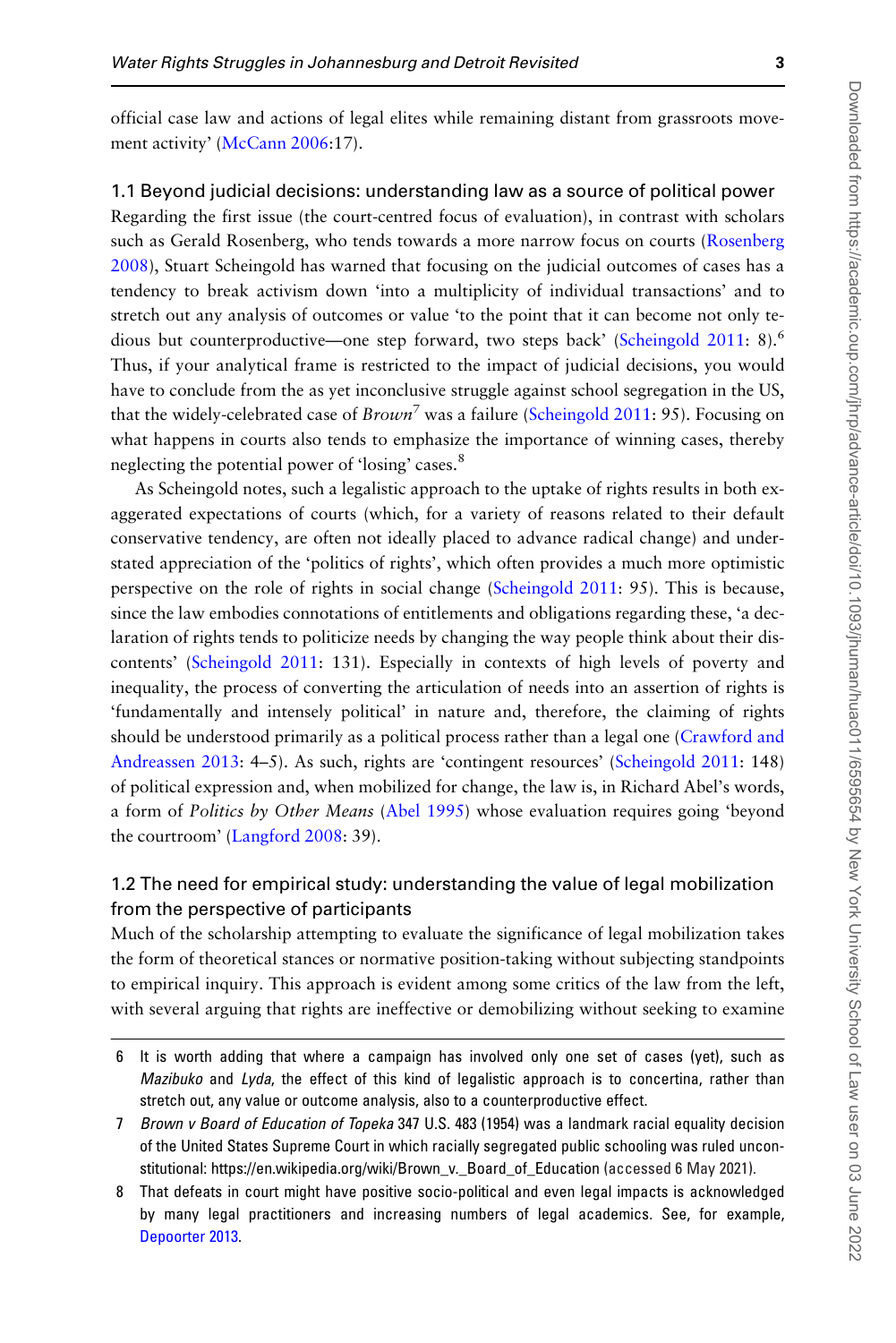the role of law in struggles for radical change from the perspective of the actors who claim rights as part of struggles.<sup>9</sup> Even where a degree of empirical inquiry is pursued, according to McCann, such 'entrenched normative commitments often overdetermine empirical accounts and discourage attention to the complexities, contingencies, and ironies at stake in legal mobilization' [\(McCann 2006:](#page-21-0)19). However, because both the law and activism are 'infinitely more complex, mixed, variable, and contingent than can be captured in simple position statements' ([McCann 2006:](#page-21-0)19), nuanced empirical study is required to understand legal mobilization by social actors pursuing egalitarian change.

To the extent that there are in-depth empirical studies of the politics of rights from the perspective of those engaged in legal mobilization struggles, these appear to confirm that the uptake and use of rights by individuals, social movements or actors pressing for radical change does not have significant adverse consequences for the struggles.<sup>10</sup> But, to better understand the value of rights in contexts of structural inequality, there is clearly a need for additional empirical studies to examine the practice of the uptake of rights by actors seeking egalitarian socio-economic change, and particularly to do so using a political power analytical framework such as pursued here.

This article proceeds in four steps. In part 2, it sets out the methodology including the reasons for focusing on Johannesburg and Detroit. In part 3, the article overviews the salient features of the water rights mobilization campaigns in Johannesburg (2004–9) and Detroit (2014-). Then, responding to the potential of law as a form of political power in a dialectical relationship between structure and agency [\(Crawford and Andreassen 2013](#page-19-0): 8–9), part 4 engages in a power-based analysis of the two legal mobilization campaigns. Using an expanded version of John Gaventa's 'power cube' to delve into the various nuanced facets of power ([Gaventa 2005](#page-20-0), [2006\)](#page-20-0), part 4 finds validation from the perspective of those engaged in rights-based mobilization of the power, and therefore relevance, of rights. These insights are reflected on in part 5, the conclusion.

## 2. Methodology

Seeking to investigate the value of legal mobilization in contexts of structural inequality from the perspective of those who have been directly involved in rights-based campaigns, my empirical study has focused on the water rights struggles against racialised water disconnections in Johannesburg and Detroit.<sup>11</sup> This research has entailed a socio-legal analysis of multiple data sources, including existing scholarship, reports, documentaries and media. These sources have been augmented by qualitative semi-structured interviews with key activist, academic and legal informants involved in the struggles, to probe their perceptions and experiences of using water rights as part of their campaigns to challenge the water disconnections and particularly in the light of the judicial defeat of *Mazibuko* in Johannesburg and Lyda in Detroit.

Relevant leftist critiques of rights include [Moyn 2018,](#page-21-0) [Kennedy 1986,](#page-20-0) and [Gabel 1984](#page-20-0).

<sup>10</sup> A notable recent empirical study of US water rights mobilization, with commendable utilization of a power lens, is [Kozikis and Winkler 2020.](#page-20-0) A further notable study on water rights mobilization is [Clark 2017.](#page-19-0) Other empirical exceptions are [Vanhala 2020,](#page-22-0) and the ground-breaking legal mobiliza-tion study of [McCann 1994](#page-21-0).

<sup>11</sup> These two struggles against racialized water disconnections dominate the English language scholarship on water rights legal mobilization.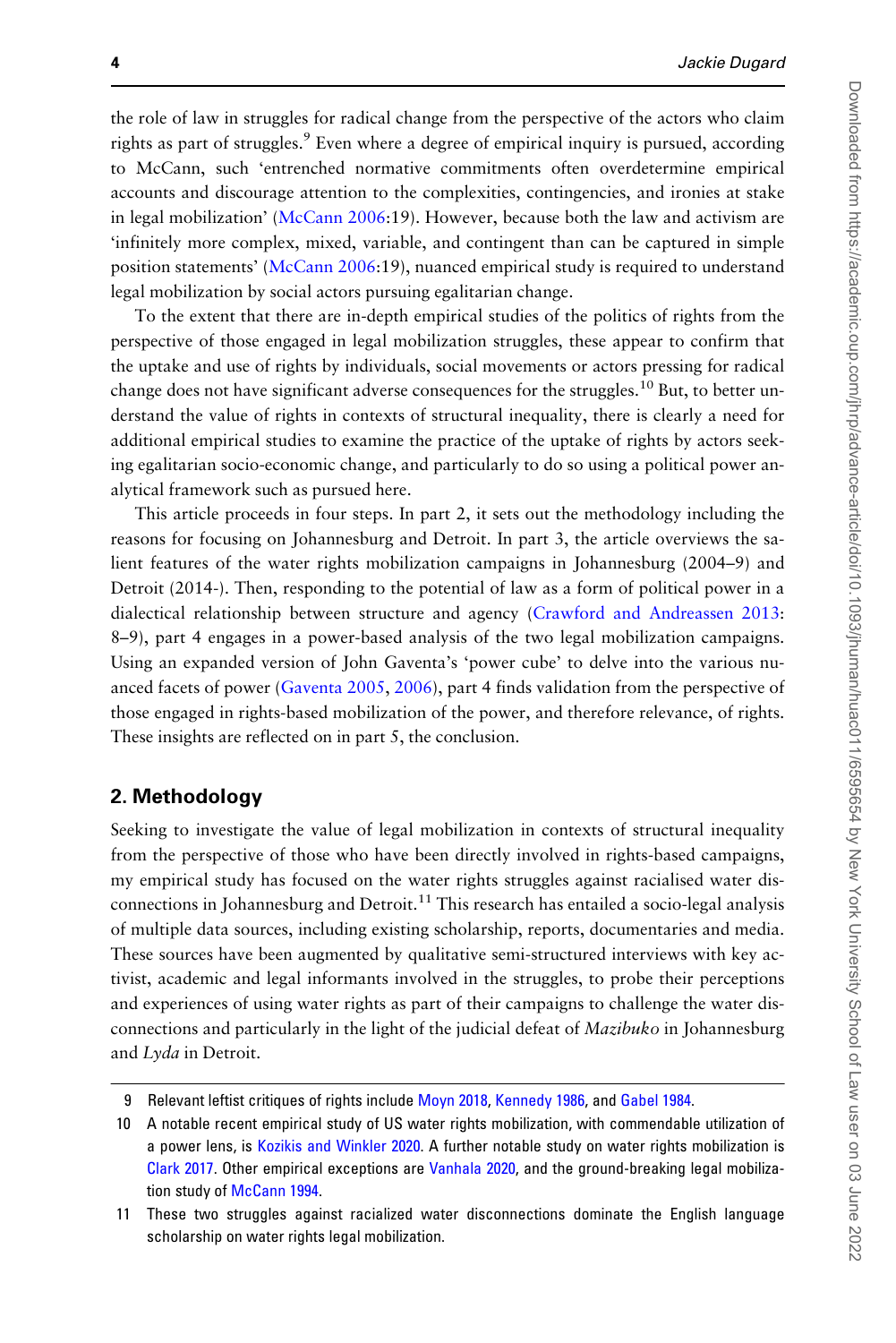Downloaded from https://academic.oup.com/jhrp/advance-article/doi/10.1093/jhuman/huac011/6595654 by New Yoey University School of Law user on 03 June 2022 Downloaded from https://academic.oup.com/jhrp/advance-article/doi/10.1093/jhuman/huac011/6595654 by New York University School of Law user on 03 June 2022

For the Mazibuko analysis, my sources have been scholarship, documentaries and reports, as well as observations and interviews at the time of the litigation (and published in various articles and chapters, as identified where relevant).<sup>12</sup> For the Lyda analysis, apart from scholarship, I undertook two research visits to Detroit—in February 2019 and August 2020—to interview relevant interlocutors (as identified in a snowball process by speaking to those involved with the Detroit water struggles and experts on the issue), and I supplemented this input with remote interviews where in-person interviews were not possible. In total, I interviewed ten interlocutors (with five of whom I had follow-up interviews). This included five activists: Patricia Jones (long-time US-based water rights activist), Bruce Porter (contributor to the amicus brief on the international right to water in  $Lyda$ , and Director of the Social Rights Advocacy Centre, Canada), DeMeeko Williams (Chief Director, Hydrate Detroit), Maureen Taylor (State Chair, Michigan Welfare Rights Organization) and Monica Lewis Patrick (President and Chief Executive Officer of We the People of Detroit); four academics: Martha Davis (Professor of Law, Northeastern University), Noah Hall (Professor of Law, Wayne State University), Peter Hammer (Director of Damon J Keith Center for Civil Rights, and Professor of Law at Wayne State University) and Inga Winkler (Lecturer, Institute for the Study of Human Rights, Columbia University); and one attorney: Alice Jennings (Lyda attorney, Edwards & Jennings PC). I received ethical clearance from the University of the Witwatersrand for the interviews, and I secured the permission of all the respondents for identifying them and for any attributed comments or quotations. Because the objective of this inquiry was to gain a better understanding of the articulation of rights as political resources, the findings have been analysed using an expanded version of the 'power cube' frame, which I have called the 'powerpack'.

#### 2.1 Why Johannesburg and Detroit?

Despite the US being a wealthy global-North country and South Africa being a less wealthy global-South country, both countries experience high levels of racialized socio-economic inequality. Moreover, the cities of Johannesburg and Detroit share a long history and current reality of racialized residential segregation. Strikingly, in Johannesburg and Detroit the same systemic problem (the racialized disconnection of water supply) has given rise to rights-based mobilization that has gone well beyond well-publicized ('losing') litigation, notwithstanding significantly different legal frameworks. Specifically, South Africa has an entrenched constitutional right to water, $^{13}$  it has ratified the 1966 United Nations (UN) International Covenant on Economic, Social and Cultural Rights (ICESCR), and South Africa's Constitution has an explicitly transformative mandate with wide powers for judicial oversight and interpretation [\(Klare 1998\)](#page-20-0). In contrast, the US has not ratified the ICESCR and its courts are traditionally hostile towards comparative law and particularly to socio-economic rights [\(Kozikis and Winkler 2020\)](#page-20-0). The similarities in socio-economic context and mobilization trajectories juxtaposed with dissimilar legal frameworks provides a compelling premise for exploring the relevance of rights-based mobilization, with the

<sup>12</sup> I was part of the Mazibuko legal team, and I have significant personal knowledge of the case and the related campaign. To maintain some analytical distance for the Mazibuko component of this article, I have relied on external scholarship and sources.

<sup>13</sup> Section 27(1)(b), Constitution of the Republic of South Africa, Act 108 of 1996 (SA Constitution), provides that 'everyone has the right to have access to sufficient food and water'.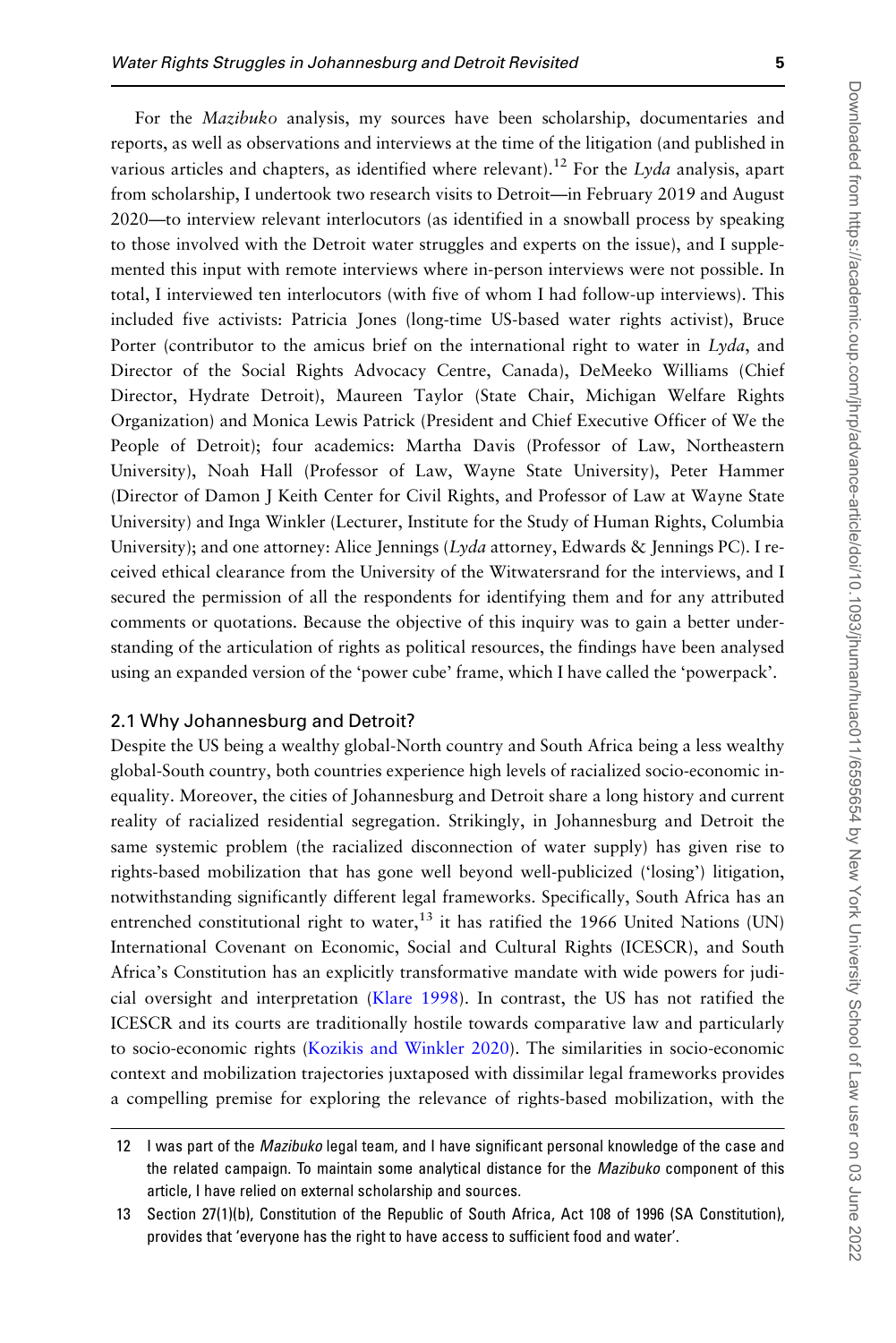suggestion that—although engaging legal tools and norms—legal mobilization is less about law and judicial decisions, and more about politics and power.

# 3. Residential segregation, water disconnection and water rights mobilization in Johannesburg and Detroit

Delivered to urban neighbourhoods through networked water pipes, there is an inherent link between residential segregation and water infrastructure. This reality is highly visible in South Africa where, in the persistent legacy of apartheid, almost entirely black townships and informal settlements with inadequate infrastructure are contrasted against largely white suburbs with swimming pools and plentiful water supply.<sup>14</sup> It is also evident in much of urban US, where segregated black neighbourhoods have lagged significantly behind white neighbourhoods in receiving adequate household water and sanitation connections, and where maintenance is often lacking.<sup>15</sup>

In such contexts of racialized residential segregation, which has the effect of concentrating poverty in black areas ([Massey and Denton 1998:](#page-21-0) 85), even 'neutral' water disconnections to households due to non-payment of water bills have a disproportionate impact on black households. Added to this is the widespread experience of black people in both South Africa and the US that the poor service and disconnections experienced in their communities would not occur in white residential areas [\(Michigan Civil Rights Commission 2017](#page-21-0): 18). As elaborated by Stephen Gasteyer in the US context, 'where you see things falling apart [vis-a`-vis water services] are predominantly minority communities' (Gasteyer cited in [Walton 2016\)](#page-22-0). Confronted with widespread 'falling apart' in the form of racialized water disconnections, lawyers, activists and allies in the black urban areas of both Johannesburg and Detroit have embarked on sustained legal mobilization to challenge the structurally racialized paradigm of water unaffordability and exclusion.

#### 3.1 The Johannesburg water rights mobilization campaign (2004–9)<sup>16</sup>

In 2001, as part of a neoliberal drive to corporatize municipal services, the City of Johannesburg (City) formulated a project to limit unpaid-for water consumption in Soweto (a large, almost entirely black township of Johannesburg) by means of the mass installation

<sup>14</sup> For a historical account of apartheid's legal system of residential segregation, see [Dugard 1978:](#page-19-0) 53–88 and 136-40. For a contemporary account of the impact of persistent racial segregation on infrastructure, see [Budlender and Royston 2016](#page-19-0), and [South African Human Rights Commission](#page-22-0) [2014.](#page-22-0)

<sup>15</sup> For a historical account of residential segregation in the US, see [Massey and Denton 1998.](#page-21-0) For a contemporary account of the impact of persistent racial segregation on water services, see [Montag 2019,](#page-21-0) [Clark 2020](#page-19-0), and [Whitener 2020.](#page-22-0)

<sup>16</sup> This section on the background of the Johannesburg water rights struggle draws from previous publi-cations on the Mazibuko litigation and water rights campaign, specifically [Dugard 2011](#page-19-0): 71-2, and [Dugard and Langford 2011](#page-20-0): 42–4. at 71–2. For video background of the Phiri water rights struggle, see the Mazibuko Water Rights Journey available on five instalments on YouTube: [https://www.youtube.](https://www.youtube.com/watch?v=bgMTecpAAdE; https://www.youtube.com/watch?v=dh4wB6JwTlE) [com/watch?v=bgMTecpAAdE; https://www.youtube.com/watch?v=dh4wB6JwTlE](https://www.youtube.com/watch?v=bgMTecpAAdE; https://www.youtube.com/watch?v=dh4wB6JwTlE); [https://www.you](https://www.youtube.com/watch?v=Jt5k5Fsma0A) [tube.com/watch?v=Jt5k5Fsma0A;](https://www.youtube.com/watch?v=Jt5k5Fsma0A) [https://www.youtube.com/watch?v=ti4JaF0s4Uc;](https://www.youtube.com/watch?v=ti4JaF0s4Uc) and [https://www.](https://www.youtube.com/watch?v=u2XLd32Oj-4) [youtube.com/watch?v=u2XLd32Oj-4](https://www.youtube.com/watch?v=u2XLd32Oj-4) (accessed 5 May 2021).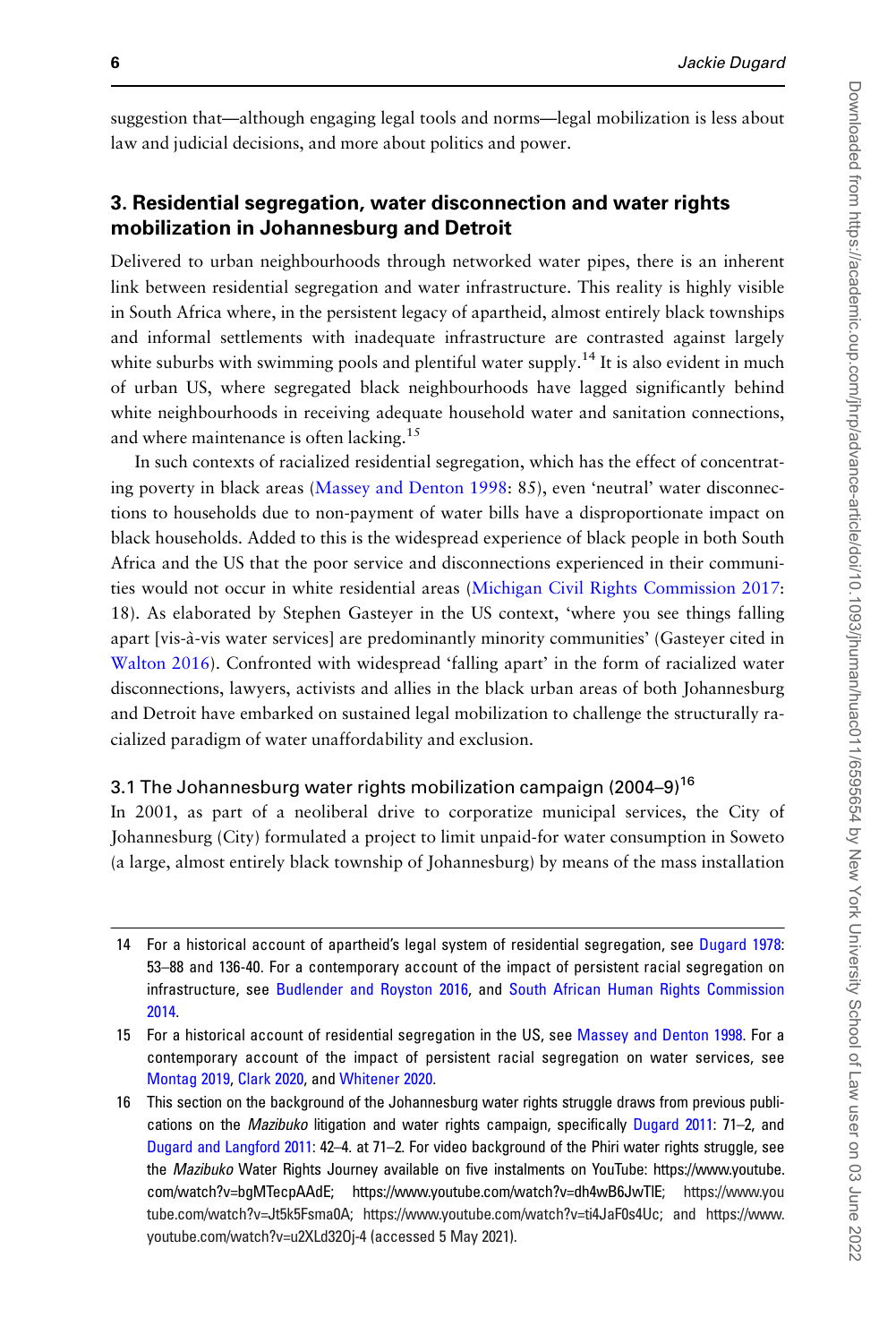of Prepayment Water Meters (PPMs).<sup>17</sup> The project started with a pilot in Phiri, one of the poorest suburbs of Soweto with entrenched unemployment and poverty. Unlike the conventional water meters available throughout Johannesburg's richer suburbs, which provide water on credit with numerous procedural protections against unfair disconnections, PPMs automatically disconnect once the monthly Free Basic Water  $(FBW)^{18}$  supply is exhausted.<sup>19</sup> To avoid running out of water once a PPM was installed meant having to purchase additional water on credit, which many households could not afford, leaving them without water for days on end each month.<sup>20</sup> In addition, when the PPMs were first rolled out, any household that refused to accept a PPM was left with no water supply at all, and reconnecting a household water supply unlawfully carried with it criminal sanction. Among the negative impacts of having to live with an inadequate or non-existent water supply following the PPM rollout, were unacceptable compromises to health, dignity and cultural rights as households had to make difficult decisions about whether for example to wash children before school, flush the toilet or use the water for cooking.<sup>21</sup> Beyond this routine suffering, two Phiri children perished in a shack fire while their mother was on a night-shift because there was insufficient water for neighbours to extinguish the flames.<sup>22</sup>

Determined not to accept the PPM project, community members supported by the Anti-Privatisation Campaign  $(APF)^{23}$  embarked on direct resistance in the form of disrupting the installation of the PPM infrastructure. However, the direct resistance campaign was critically undermined after the City secured a wide-ranging interdict on 22 August 2003 in terms of which activists were prohibited from coming within 50 metres of any PPM operations, and private security companies were authorized to assist in managing any infringements of these terms. By the end of September 2003, 14 residents from Phiri and allied activists were charged with 'public violence', 'malicious damage to property' and

- 17 The majority of Soweto households carried considerable water-related arrearages largely as a legacy of municipal services boycotts embarked on in the 1980s and 1990s as part of the antiapartheid struggle.
- 18 According to the FBW policy, households receive six kilolitres of water per month for free (calculated at 25 litres per person per day for a household of eight people). As set out in the evidence as part of the Mazibuko case, in Phiri, with multi-dwelling households and backyard shacks living on the same property (deemed by the policy to be one 'household'), and with an average toilet flush consuming 13 litres of water, the six kilolitre monthly amount was vastly insufficient to meet even basic needs.
- 19 Unlike in Detroit, there are not comprehensive records of the number of PPM water disconnections in Johannesburg. This is because, with a PPM, disconnections occur automatically whenever any household's water credit or free basic amount of water runs out, hence PPM disconnections are often referred to as "silent disconnections" [\(Anti-Privatisation Forum and](#page-19-0) [Coalition Against Water Privatisation 2006\)](#page-19-0).
- 20 This fact was never disputed by the government in the course of the Mazibuko case.
- 21 These impacts, which were not disputed by the government, were detailed by the five Mazibuko applicants in their affidavits (on record).
- 22 Affidavit of Mazibuko applicant Vusimuzi Paki (on record), whose tenant's backyard shack burnt to the ground with her children in it (on record). See also [Dugard 2008:](#page-19-0) 588–9.
- 23 The APF was formed in Johannesburg in 2000 as an umbrella network of local organizations opposed to the corporatization of municipal services by the City of Johannesburg and the threatened privatization of such services more generally. It disbanded in 2010, having been influential in en-suring that water services in particular were not privatized in South Africa [\(McKinley 2012](#page-21-0)).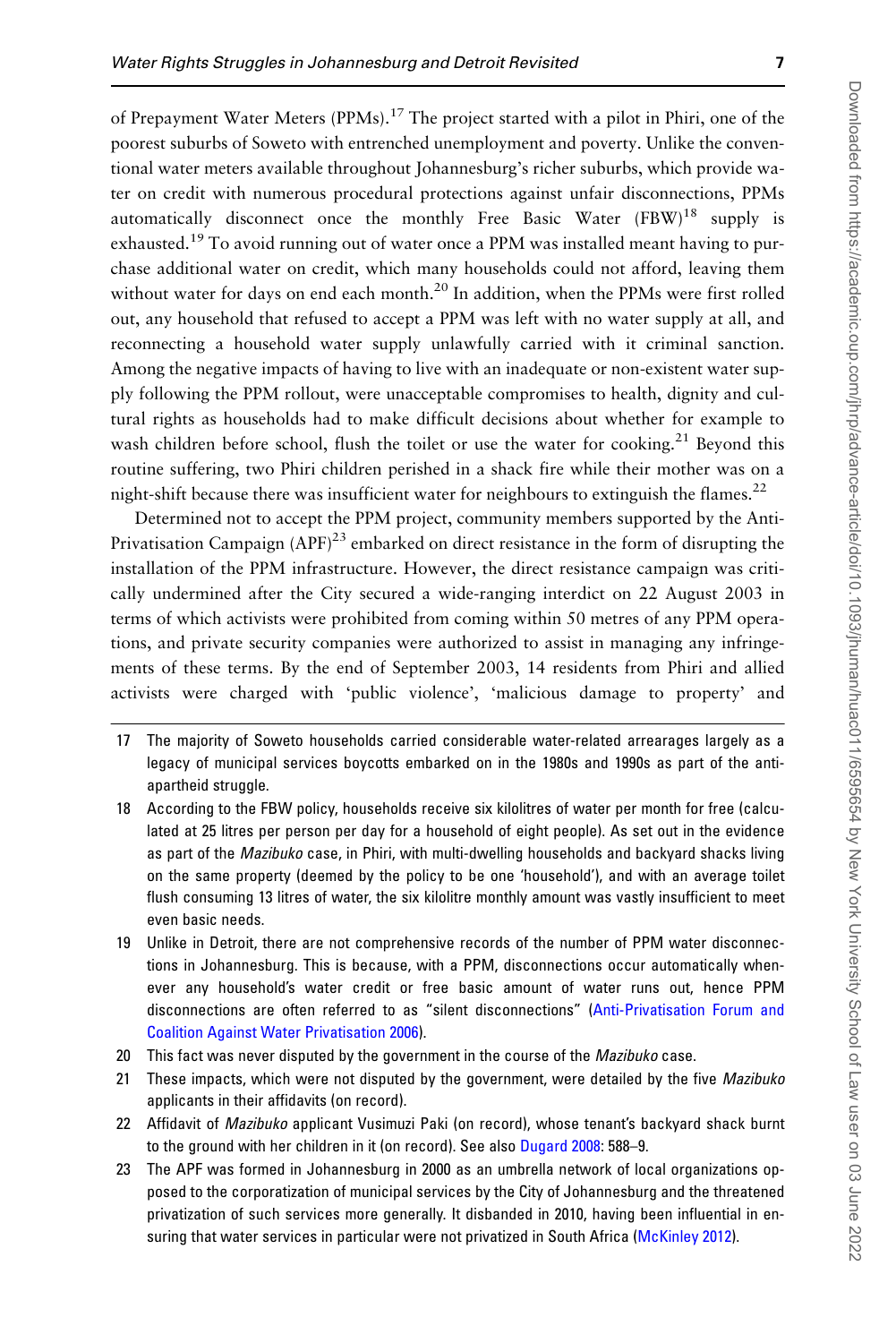'incitement'. Almost all charges were ultimately dropped due to lack of evidence but having to defend those charged and secure bail funds consumed significant resources from the APF and sapped energy from the direct resistance campaign ([Dugard 2011](#page-19-0): 70, and [Naidoo](#page-21-0) [2008](#page-21-0):7). With direct resistance effectively foreclosed, the community turned to legal mobilization as 'another terrain of struggle' ([Anti-Privatisation Forum and Coalition Against](#page-19-0) [Water Privatisation 2006](#page-19-0)).<sup>24</sup>

Rooted in the Mazibuko litigation to challenge the lawfulness of PPMs and the sufficiency of the FBW water supply, the legal mobilization campaign  $(2004-9^{25})$  entailed extensive radio and television coverage, newspaper articles, academic publications, press conferences and the like. Apart from domestic law, the Mazibuko case made significant use of international law including UN Committee on Economic, Social and Cultural Rights' General Comment 15 on the right to water, particularly its references regarding the sufficiency of water for a dignified healthy living [\(UN Committee on Economic, Social and](#page-22-0) [Cultural Rights 2002:](#page-22-0) para 12(a)).

### 3.2 The Detroit water rights mobilization campaign (2014–) $^{26}$

After decades of deindustrialization, white flight and systemic disinvestment—while still having to pay for the expanse of Detroit's water and sewer system to surrounding white suburbs and, struggling with diminishing federal and state funding<sup>27</sup> exacerbated by the recession of 2008 to 2010—by 2013, Detroit's annual revenue became inadequate to meet its annual expenditure [\(Recchie et al. 2019:](#page-21-0) 78). Engulfed in debt, Detroit was 'on the verge of economic collapse' [\(Atuahene 2020](#page-19-0): 123 citing [Boyle 2001:](#page-19-0) 114).<sup>28</sup> Responding to the crisis, in March 2013, Michigan's then (Republican Party) governor, Rick Snyder, appointed Kevyn Orr as Detroit's Emergency Manager, thereby subjecting Detroit's largely black residents<sup>29</sup> to unelected governance.<sup>30</sup> With the support of Governor Snyder, and against the wishes of Detroit's city government, in July 2014, Orr filed for bankruptcy, asserting that Detroit was \$18 billion in debt. In December 2014, the US Bankruptcy Court ruled Detroit eligible ([Recchie et al. 2019:](#page-21-0) 79–80).

<sup>24</sup> For an analysis of the turn to legal mobilization, see [Dugard 2011](#page-19-0) and [2008](#page-19-0).

<sup>25</sup> The broad campaign ended after the judicial defeat in the Constitutional Court on 9 October 2009. Critically, key actors in the struggle do not ascribe the demise of the campaign to the judicial defeat. Rather, there was a coincidental collapse of the APF around the same time, due to extraneous organizational and leadership problems ([SAHA no date](#page-21-0)).

<sup>26</sup> Detroit's water disconnections and legal mobilization resistance are ongoing. See, for example, the website of We the People of Detroit: [https://www.wethepeopleofdetroit.com](https://www.wethepeopleofdetroit.com ) (accessed 6 May 2021).

<sup>27</sup> Federal funding to states and cities, as well as state funding to cities, has decreased by about 80 per cent since its peak in 1979 [\(Atuahene 2020](#page-19-0): 132).

<sup>28</sup> See also [Bomey and Gallagher 2013.](#page-19-0)

<sup>29</sup> In 2020, Detroit's centre city (the area excluding the surrounding overwhelmingly white suburbs) was 83 per cent black [\(Whitener 2020](#page-22-0): 3).

<sup>30 &#</sup>x27;We the People of Detroit underscore that, due to emergency managers being imposed in the majority black cities of Allen Park, Benton Harbor, Escorse, Flint, Hamtramck, Lincoln Park, Pontiac and Detroit, in recent years the majority of Michigan's black population have lived under emergency management' – [We the People of Detroit 2016.](#page-22-0) Condemning the disenfranchisement of Michigan's black urban voters, Jesse Jackson referred to emergency management as a form of 'plantation-ocracy' – cited in [Lawrence 2013.](#page-20-0)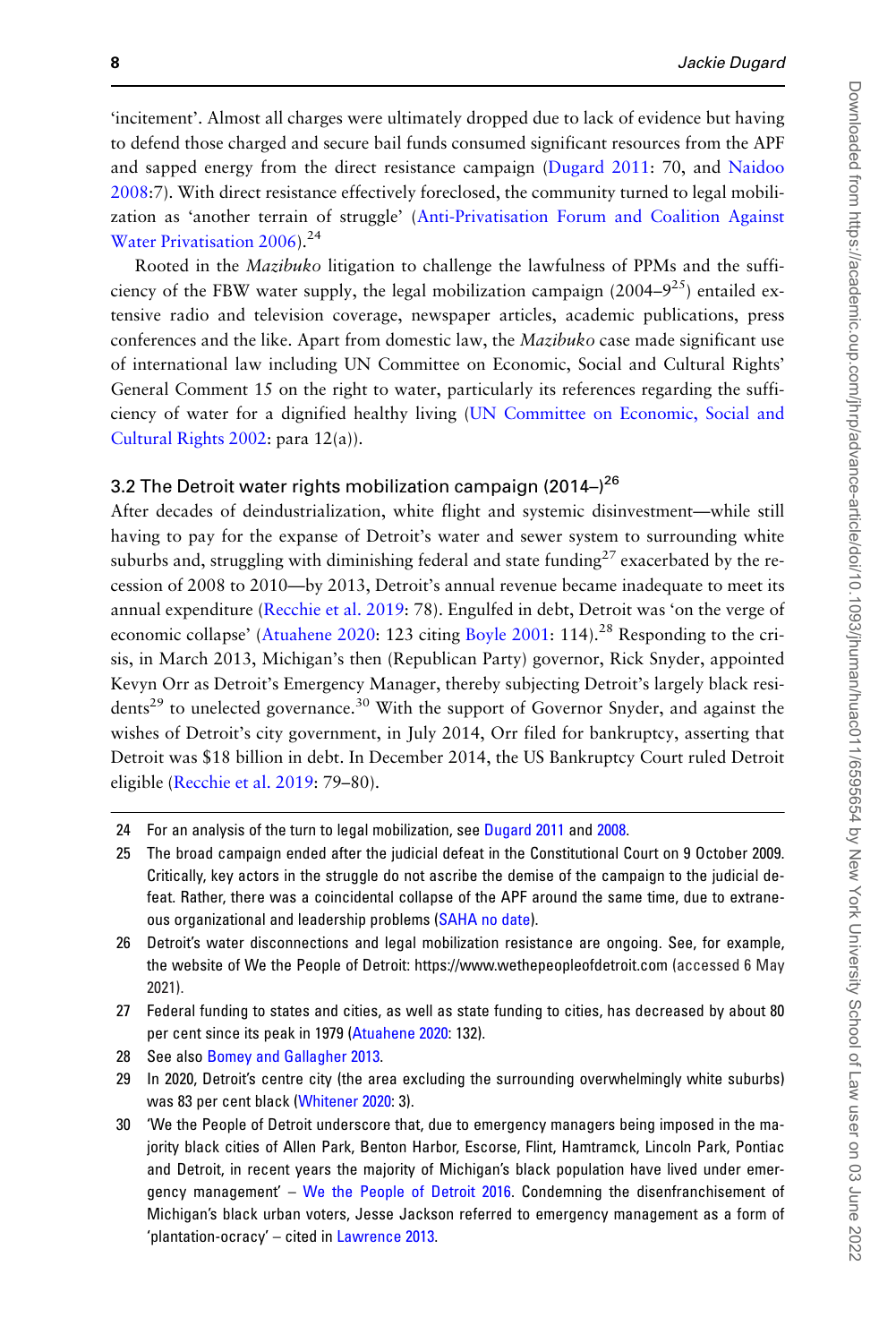Among the casualties of Detroit's bankruptcy (the largest municipal bankruptcy in US history), was the disconnection by the Detroit Water and Sewerage Department (DWSD) of water to tens of thousands of households with arrears of over \$150 on their water bills,  $31$ regardless of their personal or financial circumstances. Thus, between 2014 and 2018, more than 100,000 household accounts in Detroit (a city of roughly 673,000 people) were disconnected ([Horan 2018](#page-20-0)), with 44,000 households being disconnected in 2014 alone [\(Montag 2019](#page-21-0): 28). Yet, despite businesses owing a third of the stated DWSD debt (amounting to hundreds of thousands of dollars $32$ ), the DWSD did not initially disconnect water to commercial enterprises ([Murthy 2016](#page-21-0): 160).

Apart from the considerable health, privacy and dignity-related violations for households without water, in Detroit there are also additional threats in relation to family life. Without a household water supply, children can be removed by social services, and families can lose their home if it is declared uninhabitable ([Montag 2019:](#page-21-0) 28–9). Moreover, as in Johannesburg, in Detroit residents can face criminal charges for reconnecting their water supply without authorization from the utility ([Montag 2019:](#page-21-0) 29). The spate of water disconnections to poor black households over the spring and summer of 2014 not only led to the Lyda litigation,<sup>33</sup> but also to mass community and civil society organization which, interestingly for a country that has not recognized socio-economic rights or the right to water, was very much framed as a right to water issue. Indeed, a central demand of the resulting mobilization to counter the disconnections and to render water affordable was a call for the recognition of the right to water, which was very evident on the banners at the numerous protests and community gatherings to distribute free water [\(Chapman 2014](#page-19-0), [Klinefelter](#page-20-0) [2014](#page-20-0), and [Hicks 2014\)](#page-20-0).

The campaigns also leveraged international human rights experts and mechanisms. As part of their rights-based mobilization, during 2014, civil society organizations in Detroit engaged the UN Special Rapporteurs on extreme poverty and human rights (then, Philip Alston), the human right to safe drinking water and sanitation (then, Catarina de Albuquerque), and adequate housing as a component of the right to an adequate standard of living and the right to non-discrimination in this context (then, Leilani Farha) to support their efforts. On 25 June 2014, the three Special Rapporteurs issued a statement expressing their concern about the legality of the disconnections, observing: 'Disconnection of water services because of failure to pay due to lack of means constitutes a violation of the human right to water and other international human rights' [\(UN OHCHR 2014b\)](#page-22-0). In October 2014, having been invited by civil society organizations to directly assess the scale and impact of the disconnections in Detroit, De Albuquerque and Farha visited Detroit. In their joint statement, De Albuquerque and Farha reiterated the human rights violations, including the right to life, and highlighted the disproportionate effects of the disconnections on vulnerable people and low-income African Americans, stressing that 40.7 per cent of

<sup>31</sup> As the city's financial crisis unfolded, domestic water prices skyrocketed beyond the reach of many of Detroit's poorer (black) households, such that, between 2007 and 2017, water prices rose 120 per cent [\(Greene 2017](#page-20-0)).

<sup>32</sup> At the time the disconnections were initiated by DWSD in April 2014, a golf company had an outstanding water bill of \$437,714 and the state of Michigan owed \$70,246 ([Murthy 2016:](#page-21-0) 169).

<sup>33</sup> According to Alice Jennings, the attorney in the Lyda case, 'we were determined this couldn't happen on our watch' – interview, Detroit (11 February 2019).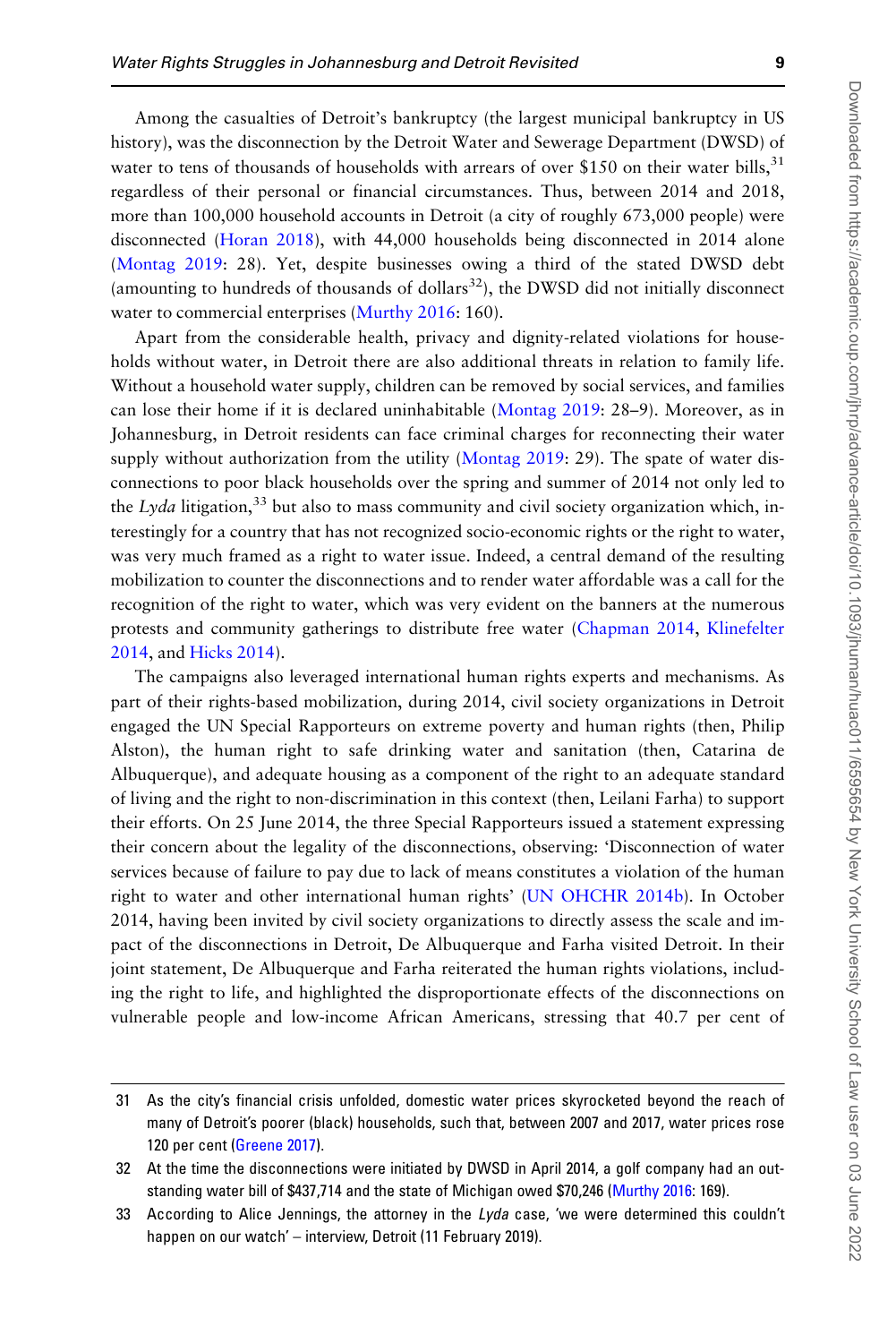Detroit's population lives below the poverty level and '99 percent of the poor are African American' [\(UN OHCHR 2014a](#page-22-0)).

## 4. Legal mobilization in Johannesburg and Detroit: a 'powerpack' analysis

Exploring whether human rights are a 'useful or dangerous discourse' for social actors seeking progressive change, Cristy Clark concludes that the 'question of whether radical social movements ought to risk engaging with human rights discourse', 'partly comes down to an assessment of whether they have the power to create genuine change through this kind of engagement' [\(Clark 2017:](#page-19-0) 246). Calling attention to the potential of law as a form of power in the dialectical relationship between structure and agency, Gordon Crawford and Bård Andresassen hold rights, as a prism of legalized dynamic contestation, to be more powerful than traditional forms of political action such as voting ([Crawford and Andreassen 2013](#page-19-0): 8–9). Elaborating on why rights carry such transformative potential, Frances Zemans explains that the mantle of legality of law 'confers power on those who use it' and makes users 'participants in governance' [\(Zemans 1983](#page-22-0): 695–6).

Using a power lens to understand the full value of rights as political resources, Crawford and Andreassen provide a useful overview of the fourfold typology of power that is frequently used in power-oriented analyses of legal mobilization ([Crawford and](#page-19-0) [Andreassen 2013:](#page-19-0) 7). In this typology, negative (or coercive) power—referred to as power $over<sup>34</sup>$ —is differentiated from positive power, which in the relevant literature typically has three configurations: power-to, power-within and power-with, all relating to the concept and practice of power as emancipation in the sense that these forms of power enhance the capacity of less powerful and more marginal groups who are generally at the receiving end of coercive power ([Crawford and Andreassen 2013:](#page-19-0) 5–7). Sometimes referred to, following John Gaventa, as the 'power cube',  $35$  I use the term powerpack to denote the contingent components of positive power across all dimensions, spaces and levels, as catalysed by agents pushing for progressive change in any given context.

According to Amy Allen, power-to denotes 'the ability of an individual actor to attain an end or a series of ends' [\(Allen 1998](#page-19-0): 34 following [Connolly 1983](#page-19-0): 86–7). Understood as the capacity to act or to exercise agency, power-to is the most direct form of positive power and is often used reactively to resist power-over. It also aligns with more conventional legalistic approaches to legal mobilization, especially those that focus on individual cases.

<sup>34</sup> Negative power (power-over) is the kind of status quo power - whether economic, social or political - that is associated with the exercise of power by the state or dominant economic or sociopolitical interests.

<sup>35</sup> The power cube analysis was developed in the early 2000s by Gaventa and other colleagues in the Power, Participation and Social Change team at the Institute of Development Studies (IDS), Sussex University. Building on the work of Steven Lukes, who identified three dimensions within which power operates - visible, hidden and invisible [\(Lukes 1974\)](#page-21-0) – the Power Cube integrates Lukes' three dimensions with an analysis of the three spaces in which power is exercised – closed, invited and claimed/created – and the three levels of power – global, national and local ([Gaventa 2006](#page-20-0) and [2005](#page-20-0)).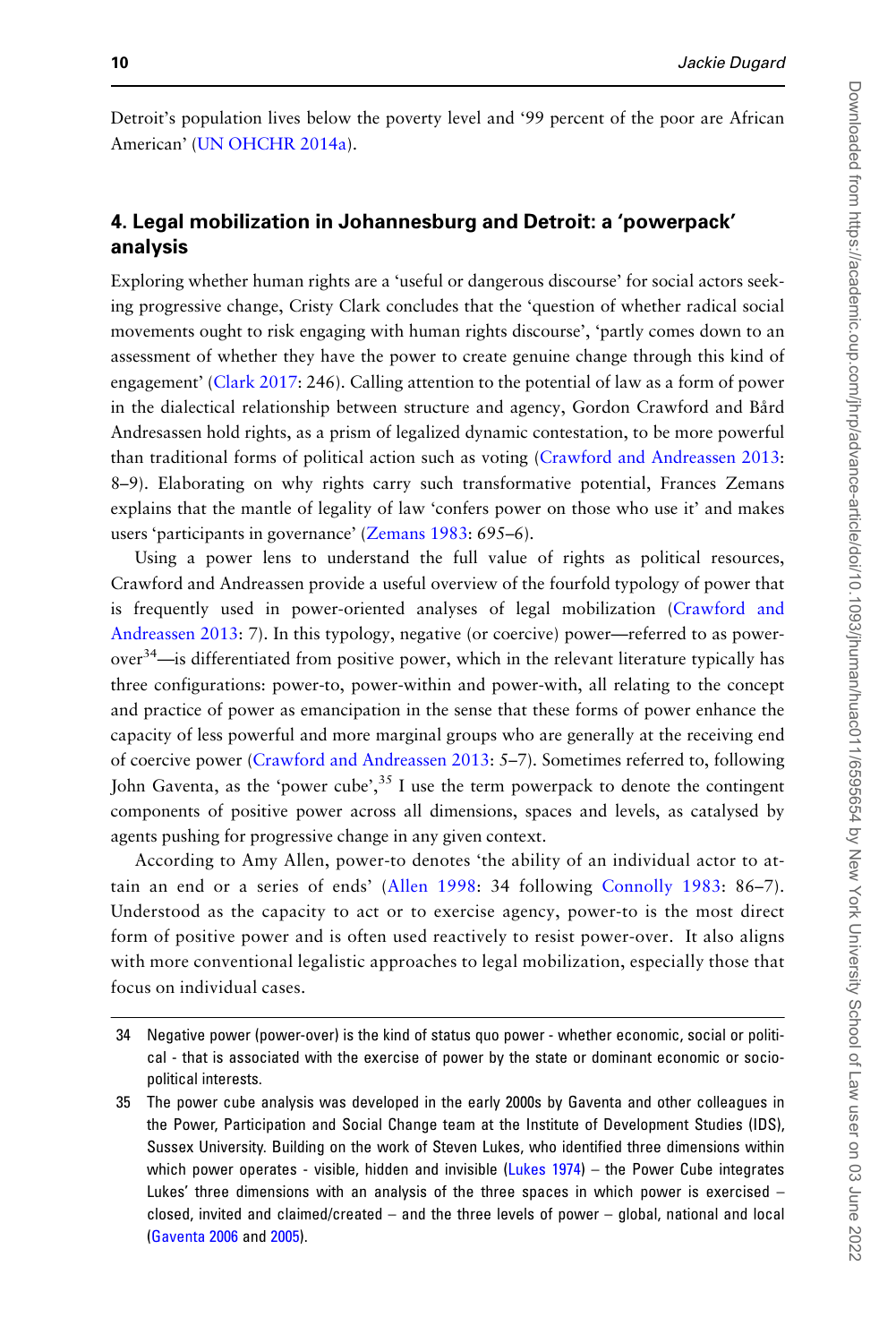Since 'one of the primary obstacles to social change is the acquiescence of the oppressed' (in some discourses described as 'false consciousness'), one of the commonly acknowledged values of rights is their potential to conscientize and activate 'a quiescent citizenry', regardless of whether their invocation 'works' in any specific intervention ([Scheingold 2011](#page-21-0): 131–2). This facet of the power of rights is referred to as powerwithin. It describes a process in which people begin to recognize they have rights,  $3<sup>6</sup>$ 'stop sublimating their grievances and begin to seek redress' [\(Scheingold 2011:](#page-21-0) 136), and gain 'voice'. Sabrina Kozikis and Ingrid Winkler highlight that power-within often provides the basis for any iteration of 'power with' and 'power to' ([Kozikis and Winkler](#page-20-0) [2020](#page-20-0): 470). As explained by Duncan Green 'unless people first develop a sense of selfconfidence and a belief in their own rights (power within), efforts to ... organize (power with) and demand a say (power to) may not bear fruit' ([Green 2016:](#page-20-0) 33).

Power-with describes 'the ability of a collectivity to act together for the attainment of a common or shared end or series of ends' ([Allen 1998:](#page-19-0) 35). That collective action strengthens struggle was recognized by Amilcar Cabral, for whom the only way to amplify the ability to struggle, is by building unity ([Cabral 1979](#page-19-0)). This is because the power that any individual may wield through individual action (whether legal or other) 'is immeasurably amplified through organization and collective action' ([Zemans 1983](#page-22-0): 696). What makes rights such useful instruments of collective action, is their universality. Thus, as collective resources that assist with alliance-building and solidarity networks, rights can be powerful vehicles for political organization.

Analysing the feedback from protagonists in Johannesburg and Detroit, it is clear from my research that the power-to, power-within and power-with elements of the powerpack have featured prominently in engagements regarding the value of rights. Values accorded to the use of rights as part of the struggles for water justice (understood by the campaigns to primarily relate to issues of universal access and affordability) are set out below, filtered through the powerpack lens.

#### 4.1 Power-to

In both Johannesburg and Detroit, having rights-based legal frameworks provided community members and activists with the ability to act to challenge the water disconnections, including the right to protest and to pursue the  $Mazibuko$  and  $Lyda$  legal challenges. Regarding the litigation, while encompassing several rights and legal grounds—notably the rights to equal protection and procedural fairness—both cases also invoked the right to water, regardless that this right is not explicitly recognized in the US.<sup>37</sup> Although both cases ultimately lost in court, this is not to suggest that the broader legal mobilization was devoid of power. As explored below, certainly from the perspective of affected communities, activists and lawyers, there has been considerable value in these water rights campaigns, which have empowered rather than disempowered struggles for water justice. Emerging from interviews with people involved with the legal mobilization campaigns, it is clear that much

36 Often (and certainly as played out in Detroit, where there is no directly enforceable right to water), it is less important what actual rights are entrenched in any applicable law—what matters most is the belief of having rights (whether related to natural justice or black letter law).

37 In Lyda the right to water, including the international right to water, was emphasized by the amicus curiae, the International Network for Economic, Social and Cultural Rights (ESCR-net).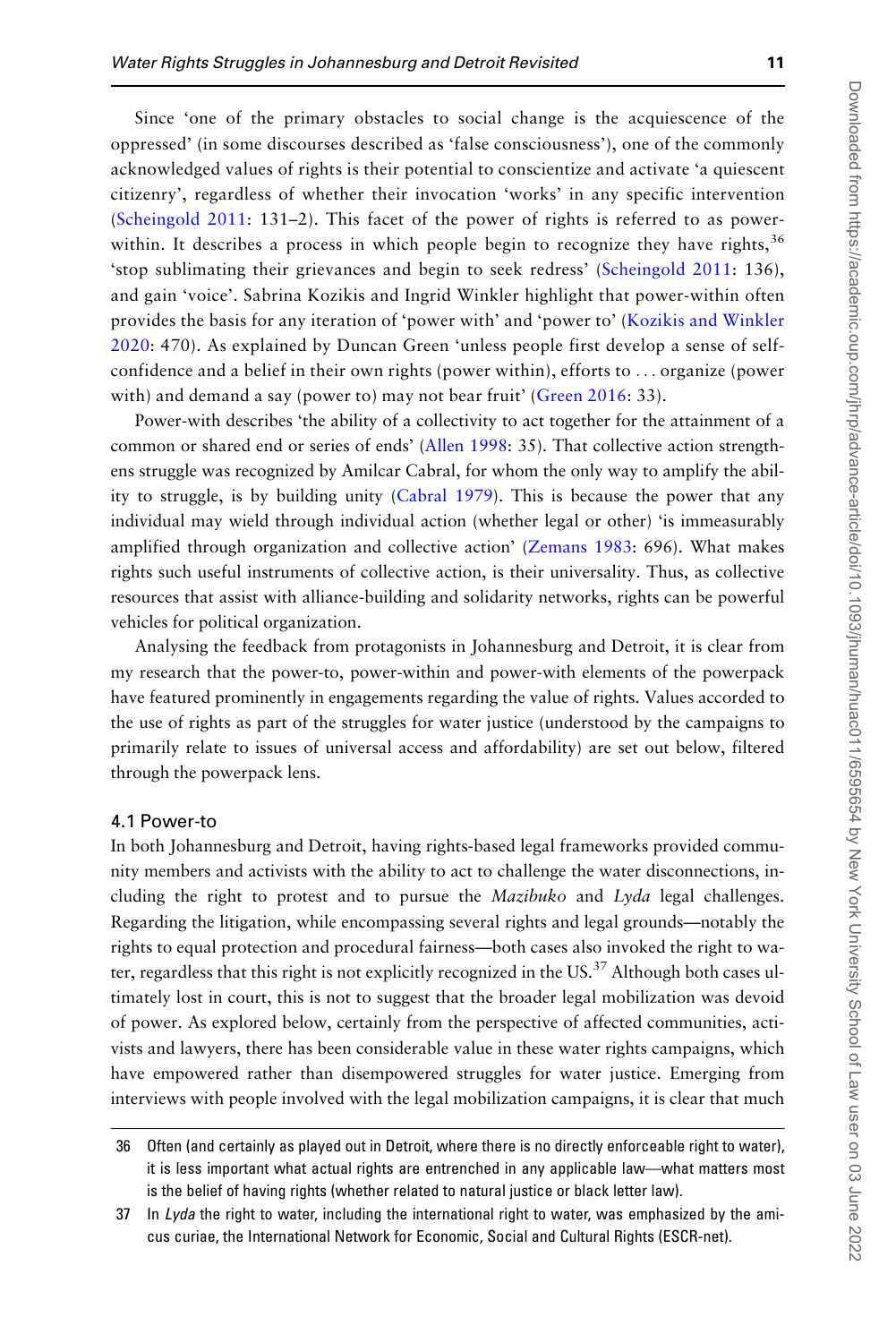of the value of legal mobilization is derived from the power-within and power-with configurations of the powerpack.

## 4.2 Power-within

4.2.1 Johannesburg. Because the Johannesburg struggle against water disconnections had already been 'activated' through direct resistance (for which some components, for example mass meetings, were enabled by a rights-based legal framework recognizing the right to gather etc.) before the turn to legal mobilization, the power-within dimension of the relevance of rights is less evident than in the Detroit struggle. Nonetheless, for APF co-founder, Dale McKinley, after the defeat of direct resistance, legal mobilization provided Phiri community members and allied activists with 'something to organise around ... recognition after having been fucked over by the police' (author interview with McKinley cited in [Dugard](#page-19-0) [2011](#page-19-0): 75). Perhaps most evocatively, when phoned by me from the steps of the Constitutional Court following Mazibuko's crushing judicial defeat, the response of one of the applicants, Grace Munyai, was: 'I'm so sorry for you', followed by a short pause, and: 'but do you know I'm going to be on TV tonight'. Munyai's response speaks to her muted concern for the judgment itself, as well as the relevance for her of the voice that legal mobilization had provided to her and other members of the Phiri community where formal politics had failed them (author telephone conversation with Munyai, cited in [Dugard and](#page-19-0) [Langford 2011](#page-19-0): 58).

4.2.2 Detroit. Describing why the use of the right to water was critical to the struggles for water justice, community activist, DeMeeko Williams, explained that his organization, Hydrate Detroit, uses rights to 'advocate and educate'.<sup>38</sup> More explicitly grounding her explanation of the value of rights in a power-within understanding, for Maureen Taylor whose organization, the Michigan Welfare Rights Organization (MWRO), is 'dedicated to uprooting poverty'—rights are 'extremely important'. The MWRO distributes copies of the Universal Declaration of Human Rights (UDHR) to conscientize people and to 'open people's minds'.39

## 4.3 Power-with

4.3.1 Johannesburg. Strikingly, the legal mobilization around resistance to PPMs created new alliances between the APF and Public Interest Litigation and rights-based organizations such as the Centre for Applied Legal Studies (CALS) and the Freedom of Expression Institute (FXI) [\(Dugard 2011](#page-19-0): 72). In addition, it solidified the formation of a new APF affiliate social movement, the Coalition Against Water Privatisation (CAWP) ([Dugard and](#page-19-0) [Langford 2011:](#page-19-0) 57–9). The new alliances and solidarity afforded by the legal mobilization, 'became the centre of mobilisation and reinvigorated the struggle' (author interview with McKinley, cited in [Dugard 2011:](#page-19-0) 75).

4.3.2 Detroit. Detailing the alliance-building function of legal mobilization, for Lyda attorney, Alice Jennings, the importance of rights relates to the alliances that have developed across community organizations.<sup>40</sup> These organizations include the Detroit Water Brigade,

<sup>38</sup> Interview with DeMeeko Williams (Chief Director, Hydrate Detroit), Detroit, 12 February 2019.

<sup>39</sup> Interview with Maureen Taylor (State Chair, MWRO), Detroit, 11 February 2019.

<sup>40</sup> Interview with Alice Jennings (Lyda attorney, Edwards & Jennings PC), Detroit, 11 February 2019.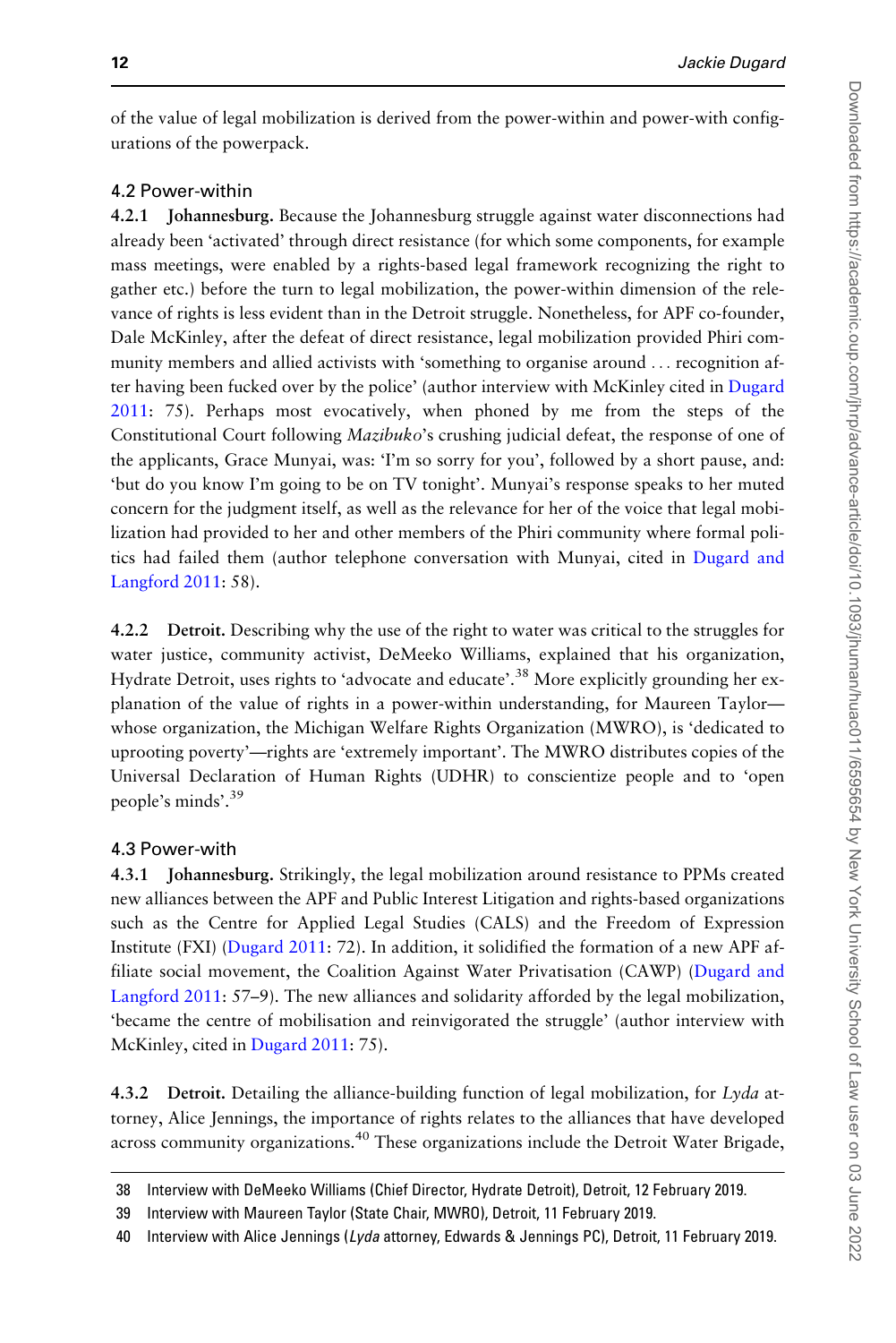Hydrate Detroit, Michigan Welfare Rights Organization, People's Water Board Coalition, Unitarian Universalist Service Committee (UUSC) and We the People of Detroit.

For Taylor, the right to water provided a 'clear rallying point around which to create partnerships and coalitions' between community organizations, welfare organizations etc.<sup>41</sup> Academic ally, Peter Hammer, too, stressed the importance of human rights as an overarching value system that signifies and consolidates 'broader struggles'.<sup>42</sup> For Hammer, the right to water was 'tremendously important for movement-building' across communities, community organisations and human rights organisations".<sup>43</sup> Similarly, academic Martha Davis explained that having an international right to water provided something concrete to organize around and to garner 'international solidarity'—'without these cohesive frameworks and content, organisation would have been harder, more nebulous'.<sup>44</sup> For Monica Lewis Patrick, President and Chief Executive Officer of We the People of Detroit, human rights provide a 'connection between people from all around the world – a network of support and solidarity'.<sup>45</sup>

Expanding on the significance of the support theme, several respondents mentioned the solidarity-related significance of the visit by UN Special Rapporteurs Catarina de Albuquerque and Leilani Farha, and Lewis Patrick spoke about what a 'big deal' the UN convening was, and how much it galvanized solidarity.<sup>46</sup> Hammer spoke about their visit being 'an extraordinary moment'.<sup>47</sup> Similarly, for Taylor, it was 'big when Catarina and Leilani came to Detroit'; international human rights ' bind us across nations'.<sup>48</sup> Hammer, too, spoke about the importance of the UN Special Rapporteurs' interventions as a moment of solidarity.49

Taking the connecting role of rights even further, academic ally, Noah Hall highlights that from the perspectives of the affected communities and their supporters, the water rights' struggles in Detroit and Flint are very connected. Hall observed: 'it's largely the same people and the same forms of mobilization so, in a way, Flint is a positive outcome of  $Lyda$ <sup>'.50</sup>

- 41 Interview with Maureen Taylor (State Chair, MWRO), Detroit, 11 February 2019.
- 42 Interview with Peter Hammer (Director of Damon J Keith Center for Civil Rights, and Professor of Law at Wayne State University), Detroit, 11 February 2019.
- 43 Follow-up Zoom interview with Peter Hammer (Director of Damon J Keith Center for Civil Rights, and Professor of Law at Wayne State University), 27 August 2020.
- 44 Skype interview with Martha Davis (Professor of Law, Northeastern University), 8 February 2019.
- 45 Interview with Monica Lewis Patrick (President and Chief Executive Officer of We the People of Detroit), Detroit, 11 February 2019.
- 46 Interview with Monica Lewis Patrick (President and Chief Executive Officer of We the People of Detroit), Detroit, 11 February 2019.
- 47 Interview with Peter Hammer (Director of Damon J Keith Center for Civil Rights, and Professor of Law at Wayne State University), Detroit, 11 February 2019.
- 48 Interview with Maureen Taylor (State Chair, MWRO), Detroit, 11 February 2019.
- 49 Follow-up Zoom interview with Peter Hammer (Director of Damon J Keith Center for Civil Rights, and Professor of Law at Wayne State University), 27 August 2020.
- 50 Telephone interview with Noah Hall (Professor of Law, Wayne State University), 3 September 2020. Hall's reference to Flint relates to the legal mobilization campaign, including judicial victories, around the contamination of Flint's water supply from 2014 onwards (Flint is just over 100 kilometres from Detroit). See, for example, [https://en.wikipedia.org/wiki/Flint\\_water\\_crisis; https://](https://en.wikipedia.org/wiki/Flint_water_crisis; https://www.nrdc.org/stories/flint-water-crisis-everything-you-need-know) [www.nrdc.org/stories/flint-water-crisis-everything-you-need-know;](https://en.wikipedia.org/wiki/Flint_water_crisis; https://www.nrdc.org/stories/flint-water-crisis-everything-you-need-know) and [https://www.npr.org/sec](https://www.npr.org/sections/thetwo-way/2016/04/20/465545378/lead-laced-water-in-flint-a-step-by-step-look-at-the-makings-of-a-crisis?t=1618474879635) [tions/thetwo-way/2016/04/20/465545378/lead-laced-water-in-flint-a-step-by-step-look-at-the-mak](https://www.npr.org/sections/thetwo-way/2016/04/20/465545378/lead-laced-water-in-flint-a-step-by-step-look-at-the-makings-of-a-crisis?t=1618474879635) [ings-of-a-crisis?t=1618474879635.](https://www.npr.org/sections/thetwo-way/2016/04/20/465545378/lead-laced-water-in-flint-a-step-by-step-look-at-the-makings-of-a-crisis?t=1618474879635) Date accessed 19 May 2022.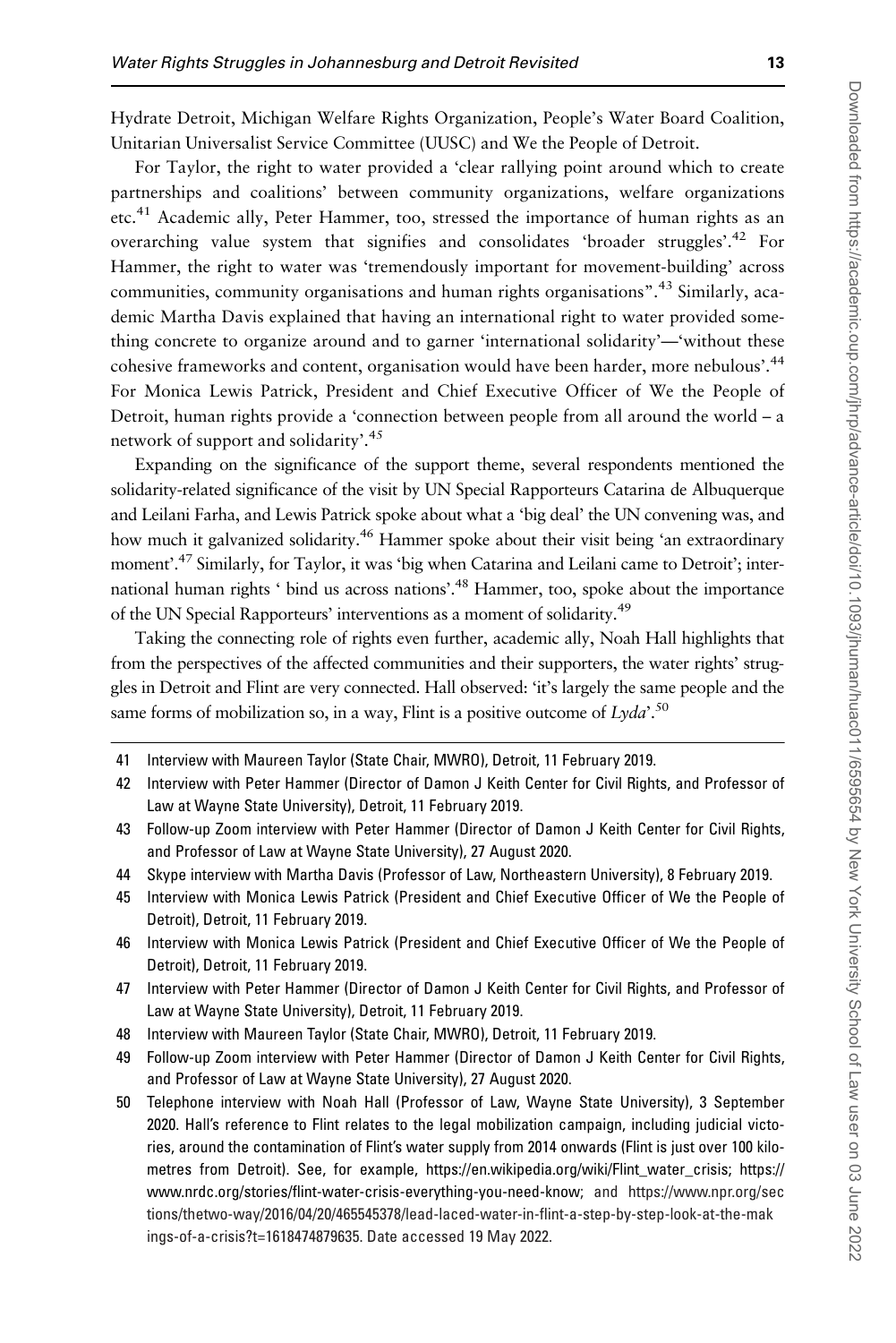#### 4.4 A New dimension to the powerpack: 'power-from'

As important as the typical configurations (power-to, power-within and power-with) of the powerpack are in analysing the value of legal mobilization, and as prominently they feature in engagements with protagonists, it appears from these engagements that the three configurations do not capture the full extent of the power of legal mobilization. I suggest that including a fourth dimension, power-from, would contribute towards a more comprehensive understanding of the power of rights. If power-to, power-within and power-with are 'foundational' ([Kozikis and Winkler 2020](#page-20-0): 470) because they provide a platform for activation, action and amplification, then power-from is metamorphic. Applied to rights, this describes the latent potential of rights-based mobilization as a fluid, shape-shifting process for exposing domination, reframing exclusion, providing a 'general moral discourse' for alternative ways of being ([McCann 1994](#page-21-0): 281), and ultimately for advancing change.

Wendy Brown captures the essence and potential power of what I am calling powerfrom, in terms of the paradox that rights encapsulate. Although speaking specifically about gender-related rights, Brown's adroit analysis is equally compelling regarding socioeconomic rights. For Brown, the paradox—and the latent power—behind rights is that: rights that 'entail some specification of our suffering, injury or inequality lock us into the identity defined by our subordination, and rights that eschew this specificity not only sustain the invisibility of our subordination but potentially even advance it' [\(Brown 2000](#page-19-0): 232). Yet, where rights highlight subordination, the language of rights affirms the untenability and injustice of exclusion in the present and articulates the conditions and contours of inclusion and justice in the future. By presenting a vision of equality and inclusion, rights expose the injustice of ongoing inequality and exclusion and provide a framework for challenging such injustices. In other words, part of the power of rights—the power-from—is their emancipatory potential not only as instruments or even as static ends, but as articulating what equality and freedom might look like and, through their instantiation, providing a way of reframing the debate and resisting hegemonic power, as well as a universally applicable vision for change ([Nelson and Dorsey 2008:](#page-21-0) 169).

In the (power-from applicable) logic of Jacques Rancière, rights act to expose the dynamics of domination and question the existing order by providing a counter-veiling narrative to the dominant ones (Rancière 1998: 30). Similarly, in his later work, Michel Foucault recognized that human rights can be useful in liberation processes because they can be used to counter status quo power (of whatever kind and wherever it exists) ([Eleveld 2015](#page-20-0): 86–8 referring to [Foucault 2000](#page-20-0): 449–53). Moreover, through catalysing new ways of thinking about and articulating issues, rights provide a basis for imagining different constellations, opportunities and futures—above all, for Foucault, rights can 'enhance the possibility of living, thinking and acting differently' [\(Foucault 1997](#page-20-0): 158 cited in [Eleveld 2015](#page-20-0): 88). By so doing, rights-claiming constructs a shared space for creativity, and the power of legal mobilization then 'rests in its capacity to serve as a vehicle for imagination', expressing the pleasure in, hope for, and necessity of, shared freedom [\(Hoover 2019](#page-20-0): 256). In this way, rights 'open up the desires that motivate our claims beyond injury or vulnerability by focusing on the freedom that makes the expression of desires possible', thereby sustaining potentially disruptive political action in which, in Bonnie Honig's terms, 'the basic terms of political life and the identity of the community are renegotiated' [\(Honig 2003](#page-20-0) cited in [Hoover 2019](#page-20-0): 256). Thus, in their inherently relational character, claiming rights first and foremost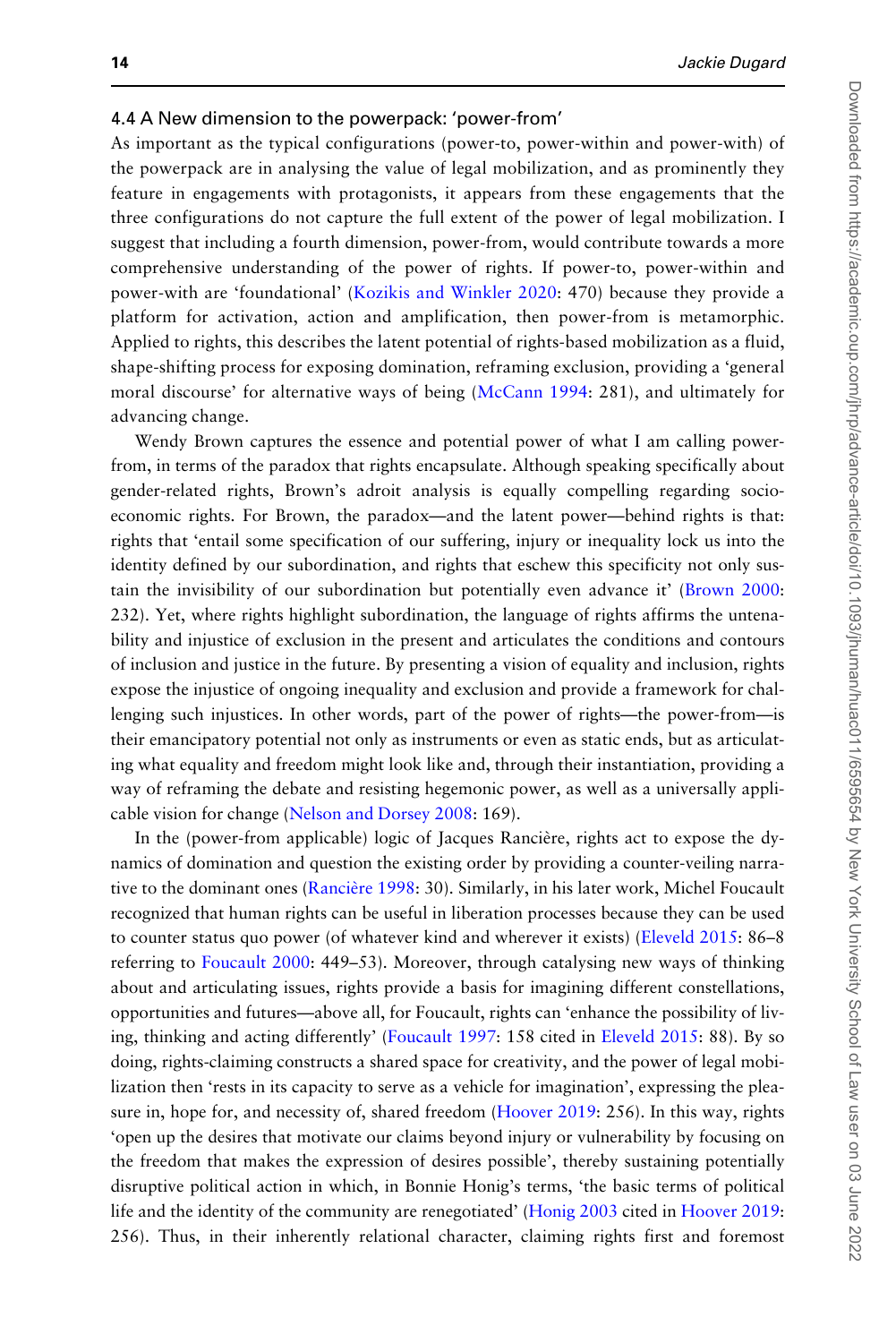contests traditional relationships, with significant potential to transform power differentials [\(Zivi 2012](#page-22-0)).

Writing about law being a 'continuous part of social practice', Scheingold explains that instead of an accomplished fact the law is rather, on the one hand, an 'authoritatively articulated' goal of public policy and, on the other, a political resource of 'unknown value in the hands of those who want to alter the course of public policy' [\(Scheingold 2011](#page-21-0): 6–7). 'Such an understanding of the law as knowledge and linguistic practice', according to McCann, 'calls attention to law's power as a constitutive convention of social life' [\(McCann 2006](#page-21-0): 21 citing [Brigham 1996\)](#page-19-0). Viewed from a power-from perspective, the politics of rights involves the restaging of political moments as an expression of power that can be used to 'subvert the existing order' ([Hoover 2019:](#page-20-0) 259). As such, through exposing domination, reframing struggles and articulating counter-power egalitarian visions, legal mobilization is capable of influencing discourse and shifting power relations—both likely precursors to social change. The metamorphic power-from facet features distinctly in responses from those involved in the Johannesburg and Detroit water rights campaigns.

4.4.1 Johannesburg. Much of the power-from component in the Johannesburg water rights struggle emerges from the highly transformative (but ultimately overturned) High Court judgment, in which Judge Tsoka reframed the PPM water disconnection logic as a racist and unlawful response to racialized poverty. Considering the common cause fact that people living in white suburbs continued to enjoy procedural protections prior to any contemplated disconnection of their water supply whereas, with the installation of PPMs and their automatic disconnection mechanism, the black residents of Phiri were no longer afforded this right, Judge Tsoka commented:

The underlying basis for the introduction of the prepayment meters seems to me, to be credit control. If this is true, I am unable to understand why this credit control mechanism is only suitable in the historically poor black areas and not the historically rich white areas. Bad payers cannot be described in terms of colour or geographical areas. There may be as many bad customers in the historically rich white areas as there are in the historically poor black areas. Bad debt is a human problem not a racial problem (Mazibuko High Court para. 154).

In addition, based on the testimonies of the four women applicants (and going beyond the applicants' pleadings)<sup>51</sup>, Judge Tsoka found PPMS to constitute unfair discrimination based on gender, providing fertile ground for a more intersectional approach to disadvantage in legal mobilization:

South Africa is a patriarchal society. Many domestic chores are performed by women. Many households in poor black areas are headed by women. Phiri Township is no exception. It is understandable therefore that the first applicant travelled 3 kilometres to access water on behalf of her household. In this context it seems to me that prepayment meters discriminate against

51 Centred around the racial discrimination of installing PPMs in black communities but not in white communities that also had water-related arrearages, the applicants' legal papers did not focus on gender (despite four out of the five applicants being women). Judge Tsoka nonetheless advanced a gender analysis in his judgment, on the basis of the descriptions by the four women applicants of how the burden of making do with less water or having to find alternative water sources fell on their shoulders.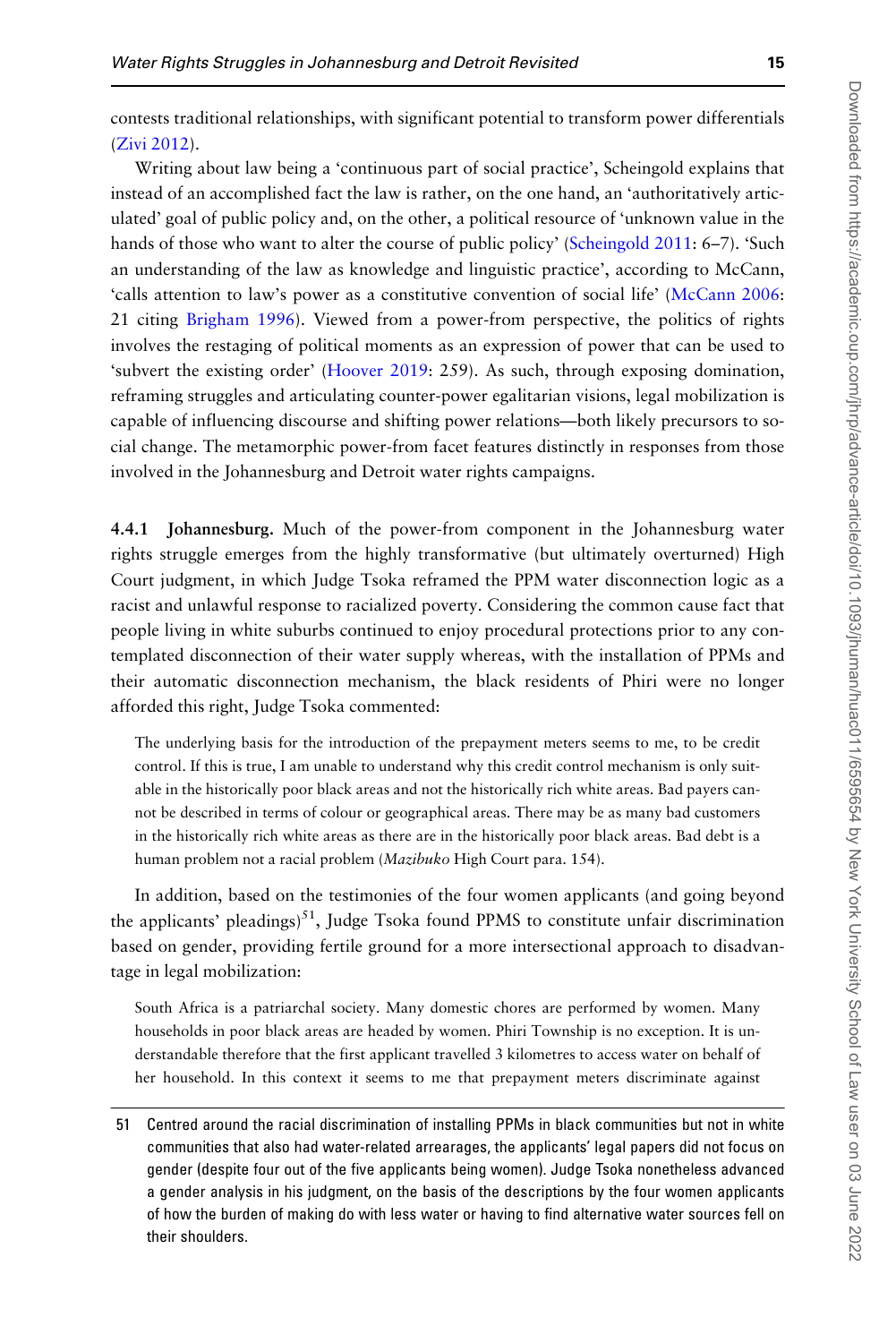women unfairly because of their sex. Discrimination on the basis of sex is outlawed. It is unconstitutional and unlawful (Mazibuko High Court para. 159).

Writing about the 'historic and ground-breaking' Mazibuko High Court judgment (delivered by Judge Tsoka), which was subsequently overruled by the Constitutional Court but left its transformative mark in terms of its reframing of the problem as being about the need to validate intersectional dignity and equality rather than neoliberal credit control, McKinley has commented:

The judgment ranks as one of post-apartheid South Africa's most important legal victories for poor communities and all those who have been struggling against unilateral and profit-driven neo-liberal basic service policies ... Judge Tsoka ... went beyond the legal points, recognizing the racial, class, administrative and gender-based discrimination underlying the City of Johannesburg's water policy. The judge explicitly rejected the arguments for restricting the water usage of poor communities [\(McKinley 2008\)](#page-21-0).

And commenting (in 2008) about the possibility that the High Court judgment could be overturned, McKinley explained that any potential judicial loss would 'not detract from the political and social significance' of the case and legal mobilization:

It is a case which does not only have applicability to South Africa but which, by its very character, enjoins the attention and direct interest of billions of poor people around the world who are suffering under neo-liberally inspired water policies, alongside the governments that are implementing such policies and their corporate allies who seek to turn water into nothing less than another profit-making stock market option. The CAWP and its allies are confident ... that water provision will now no longer be delivered in a discriminatory, patronising and inhumane manner ([McKinley 2008\)](#page-21-0).

Further power-from evidence was highlighted in a newspaper article of 19 July 2009 entitled 'Masondo Next to be Axed?' in which journalist Matuma Letsoalo suggested that then City of Johannesburg mayor, Amos Masondo, might be sanctioned by the ANC following accusations from the regional ANC leadership that Masondo 'undermin[es] the region when taking important decisions', specifically 'for failing to inform the regional leadership of his decision to challenge a Johannesburg High Court ruling on pre-paid water meters' [\(Letsoalo 2009\)](#page-20-0).<sup>52</sup> More generally, for McKinley, the Phiri water rights struggle served to focus a critical light on the adverse affects on the poor of the South African government's 'neo-liberal (water) policy onslaught', and 'opened the door' to viewing this against the country's constitutional frameworks ([McKinley 2008](#page-21-0)).

As remarkable testimony to the shifting of power relations in response to the legal mobilization, the City of Johannesburg ended up providing the residents of Phiri (and Johannesburg more broadly) approximately the same remedies they had litigated over, despite the Constitutional Court defeat. The City raised the amount of FBW it provided to the poorest households in Johannesburg to 50 litres per person per day (the precise amount the applicants had argued for in Mazibuko) and redesigned the PPMs so they would not completely disconnect the water supply when credit runs out, and instead provide a continuous trickle of water until further credit is loaded or the FBW amount is refreshed the following month ([Dugard and Langford 2011](#page-19-0): 58).

<sup>52</sup> That Mayor Masondo was not recalled does not diminish the clear political significance accorded to the legal mobilization.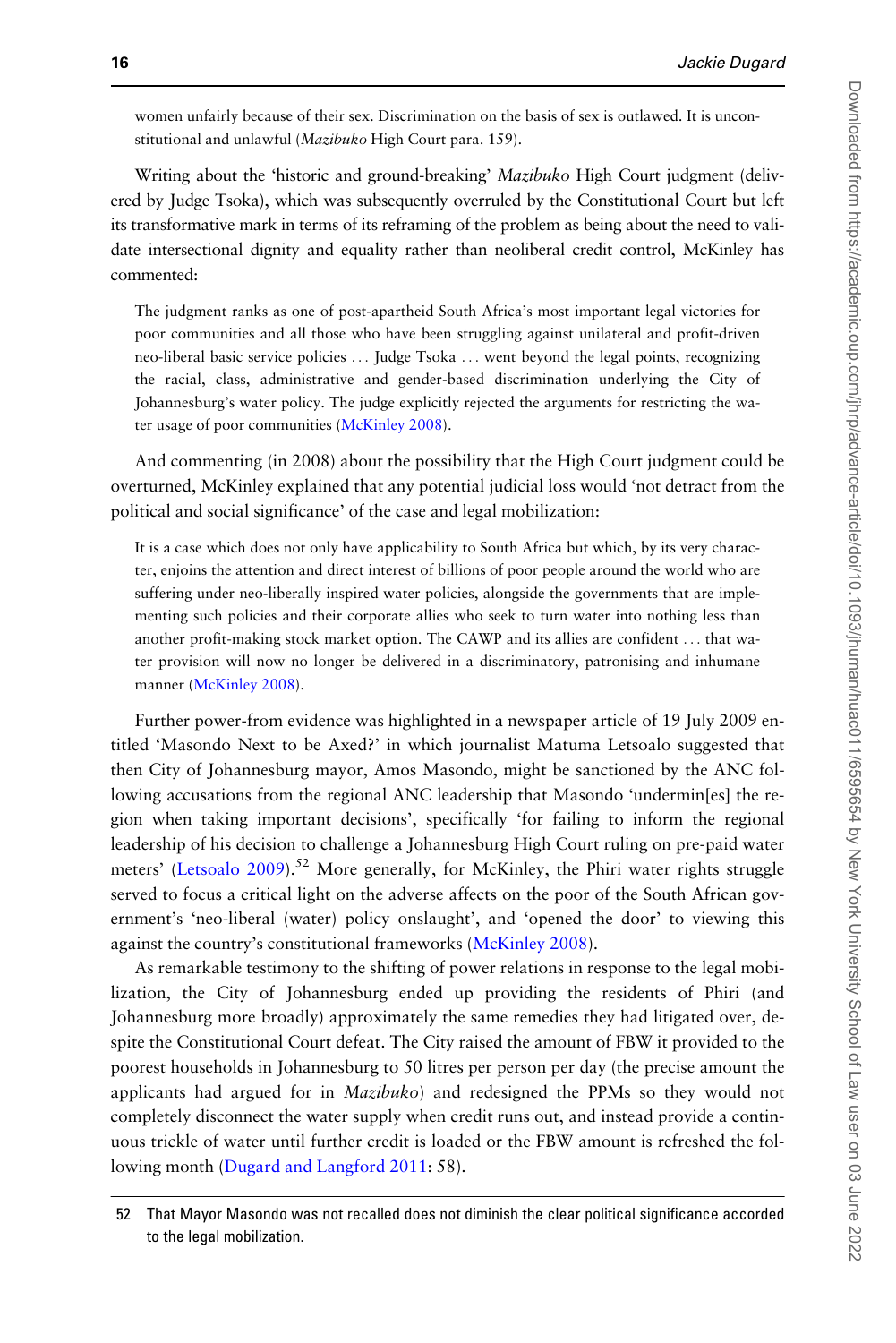4.4.2 Detroit. For Hammer, reframing the water unaffordability issue in Detroit as a right to water issue was 'so important in re-energising the movement and providing fresh momentum' for communities and community organizations trying to address socio-economic exclusion.<sup>53</sup> In the words of Jennings, 'the right to water has given us the sense of humanity to continue the fight';<sup>54</sup> 'Sometimes a victory is in the fight ... you need to put the issues out there and fight and fight and fight, and put the issues out there, and eventually they will be taken up ... in Detroit, the fight goes on'.<sup>55</sup> Similarly, according to long-time socio-economic rights activist, Bruce Porter:

What do you do when you have a legal system that marginalizes socio-economic rights? Like the amicus in  $Lyda$ , you need to introduce rights such as the right to water by whatever means, to plant the seed that there is an international human rights system ... The Detroit water rights campaign was completely energising – it's a long-term struggle, but you have to keep on planting the seeds, making the arguments, and established human rights frameworks including the ICESCR are sources of these seeds.<sup>56</sup>

In Hammer's view, the inclusion of the international right to water in the Lyda amicus brief led to the important finding of fact by the court that water disconnection led to 'irreparable harm' (Lyda Bankruptcy Court Supplemental Opinion para. 21), which was critical in recasting the water disconnection problem as a human crisis.<sup>57</sup> Evidently, part of the power-from effect of the legal mobilization in Detroit comes from reframing the communities in Detroit as 'citizens and political actors' rather than 'only consumers of water' [\(Jepson 2020:](#page-20-0) 85).

Highlighting the reframing role the right to water played, Taylor stressed the importance of legal mobilization in providing a counter-narrative to the prevailing paradigm of 'blaming poor people for hardships', 'denying structural problems' and trivializing their suffering.<sup>58</sup> For Taylor and the MWRO, the value of human rights lies in portraying 'another way and another vision'—so that 'people are not always just looking up through a small aperture like a frog in a well'. In Taylor's words, 'living in Detroit is like living in a bubble of lies and madness with nothing to hold onto'—people often feel like they are 'being stifled by not being heard',<sup>59</sup> whereas, human rights, including the right to water, 'offer a better vision and hope—a good model, showing that the rest of the world lives like human beings'.<sup>60</sup>

Emphasizing the metamorphic role of rights-based mobilization, Clark notes that, in the context of hostility towards socioeconomic rights and with the US having abstained from

<sup>53</sup> Follow-up Zoom Interview with Peter Hammer (Director of Damon J Keith Center for Civil Rights, and Professor of Law at Wayne State University), 27 August 2020.

<sup>54</sup> Interview with Alice Jennings (Lyda attorney, Edwards & Jennings PC, Detroit), Detroit, 11 February 2019.

<sup>55</sup> Follow-up telephone interview with Alice Jennings ( $Lyda$  attorney, Edwards & Jennings PC, Detroit), 3 September 2020.

<sup>56</sup> Telephone interview with Bruce Porter (contributor to the amicus brief on the international right to water in Lyda, and Director of the Social Rights Advocacy Centre, Canada), 4 September 2020.

<sup>57</sup> Follow-up Zoom interview with Peter Hammer (Director of Damon J Keith Center for Civil Rights, and Professor of Law at Wayne State University), 27 August 2020.

<sup>58</sup> Interview with Maureen Taylor (State Chair, MWRO), Detroit, 11 February 2019.

<sup>59</sup> Interview with Maureen Taylor (State Chair, MWRO), Detroit, 11 February 2019.

<sup>60</sup> Interview with Maureen Taylor (State Chair, MWRO), Detroit, 11 February 2019.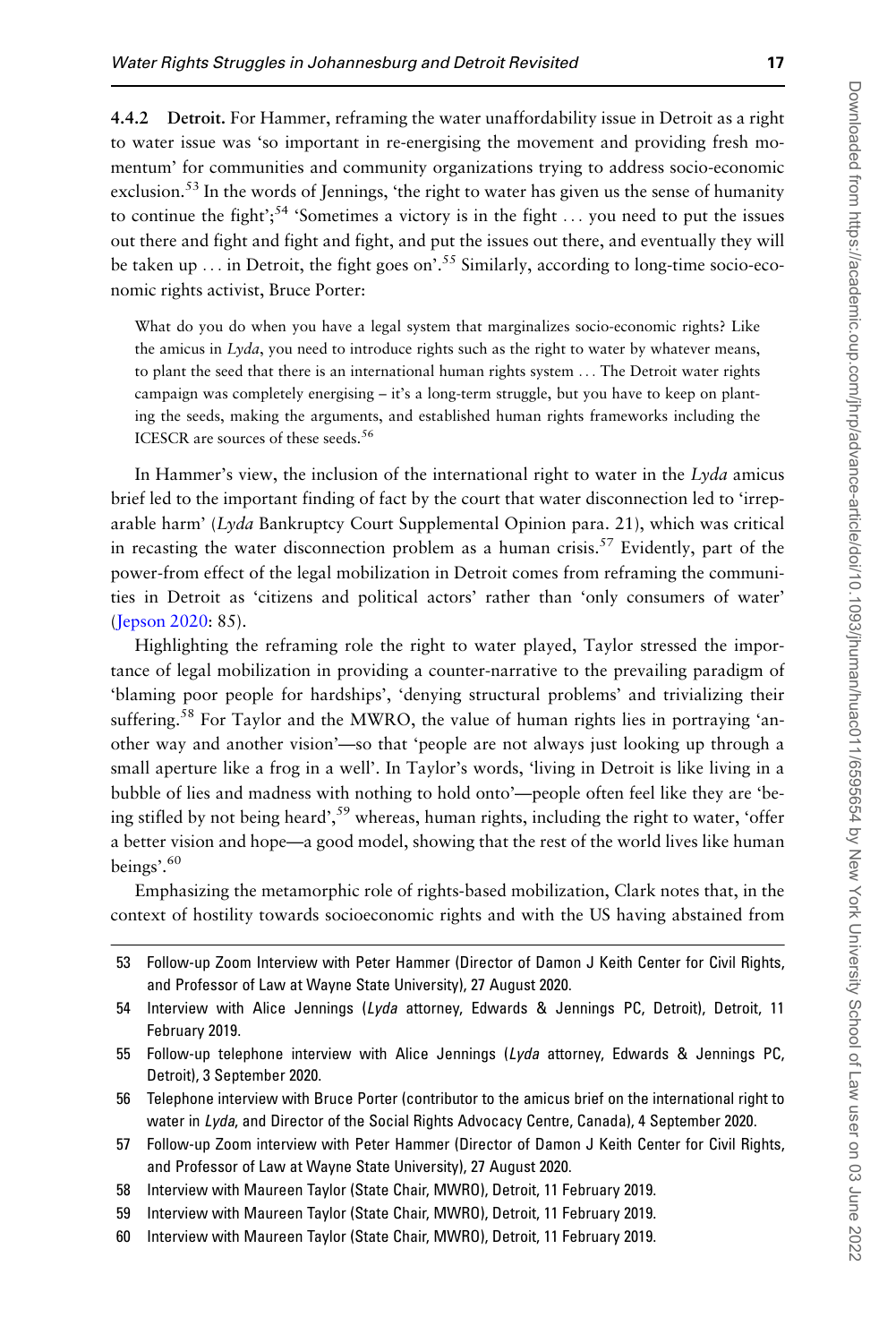voting on the 2010 UN General Assembly resolution on the right to water, the 'strategic decision' by Detroit social movements 'to employ the language of the human right to water is noteworthy' and can be seen as a radical strategy that challenges rather than reinforces the (neoliberal) status quo [\(Clark 2020:](#page-19-0) 183). 'Even more significantly', according to Clark, the water justice movements and campaigns in Detroit have been 'a catalyst for increased political activism across the board' ([Clark 2020:](#page-19-0) 184). For example, Jennings has used the legal lessons from Lyda to mount subsequent cases in the Michigan surrounds about water disconnections.<sup>61</sup> And for Murthy, the Lyda litigation, although formally a judicial defeat, 'has helped to initiate discussions about the status of the right to water and the role of legislatures in protecting affordable access to water as a basic human need'—'[p]olicy-makers at the local, state, and national level have since taken steps towards ensuring access to water for drinking, sanitation, and hygiene' [\(Murthy 2016](#page-21-0): 219). As a result of the case and the ongoing legal mobilization campaign, in Jennings's words, 'Detroit has become the ground zero for water rights in the US'.<sup>62</sup> For example, in 2015, Democratic State Government Representatives in Michigan proposed new legislation on water quality and affordability, as well as regulating disconnections ([Murthy 2016:](#page-21-0) 260). And there is draft national legislation on the affordability of water being championed by US Representative from Michigan, Rashida Tlaib.<sup>63</sup> As summed up by Hammer: all things considered, 'the Lyda campaign did pretty well by changing the frame for viewing water disconnections as a human rights issue' and, as a result, there is now 'the Detroiters Bill of Rights, which proposes key amendments to the City Charter, including a right to water, and that has the backing of two progressive councilwomen, Raquel Castañeda-López and Mary Sheffield'.<sup>64</sup>

## 5. Conclusion

The global neoliberal economic order has proven particularly resistant to egalitarian socioeconomic transformation. This is perhaps especially the case regarding the traditional politics exercise of voting (which in many countries appears to favour elites), but also regarding revolutionary overthrow (which, broadly, has not occurred in recent history despite increasing inequality across and within countries). The failure to reform the global order should not, however, be taken (as implied by [Moyn 2018](#page-21-0)) as evidence that human rights are not actively at work as part of struggles for egalitarian change, or that they have failed as an emancipatory framework.<sup>65</sup>

Responding to two identified gaps in legal mobilization scholarship (the need to focus on the politics of rights beyond the courtroom, and to do so from a bottom-up empirical perspective), this article contributes towards a deeper understanding of the usefulness of

65 Compared with more traditional forms of political expression such as voting, legal mobilisation has, arguably, been more successful at advancing alternative visions and shifting power relations.

<sup>61</sup> Follow-up telephone interview with Alice Jennings ( $Lyda$  attorney, Edwards & Jennings PC, Detroit), 3 September 2020.

<sup>62</sup> Interview with Alice Jennings ( $Lyda$  attorney, Edwards & Jennings PC, Detroit), Detroit, 11 February 2019.

<sup>63</sup> Interview with Alice Jennings (Lyda attorney, Edwards & Jennings PC, Detroit), Detroit, 11 February 2019.

<sup>64</sup> Follow-up Zoom interview with Peter Hammer (Director of Damon J Keith Center for Civil Rights, and Professor of Law at Wayne State University), 27 August 2020.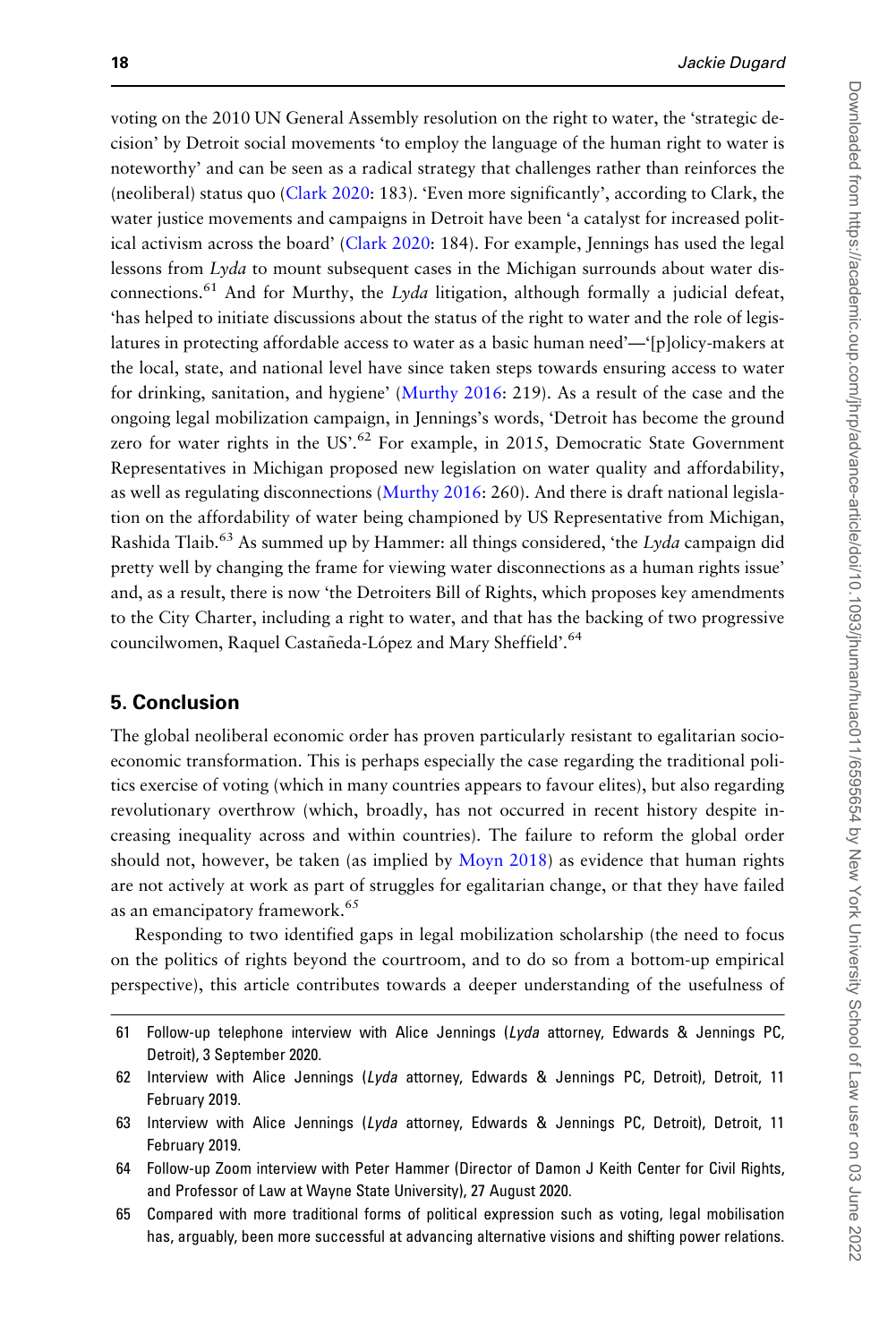rights for radical agendas. Using a power lens to explore the relevance of rights to those mobilizing the law as part of egalitarian struggle, the case studies on Johannesburg and Detroit demonstrate that—although the activists and allies were not successful in court—from the perspective of those directly involved in rights-based campaigns, rights have held significant value. Judging from the struggles for water justice in Johannesburg and Detroit, when the analytical lens is widened beyond the courtroom, legal mobilization resonates with multidimensional and metamorphic (power-from) power that constitutes a cogent form of politics with considerable radical promise.

It is of course important to question the limits of human rights discourse and to deliberate the risks of human rights tactics. But it is equally important not to overstate the limits and risks to radical change of the uptake of human rights. As the case studies of Johannesburg and Detroit reveal, 'rights-based activism can yield practical benefits and counter-hegemonic possibilities, including the articulation of more radical conceptions of the right to water' ([Clark 2017](#page-19-0): 231). Albeit limited in scale and temporality, the Johannesburg and Detroit water struggles indicate that—even if human rights claims are not able to immediately dismantle entrenched inequality—rather than being an empty 'depoliticising signifier' [\(Sultana and Loftus 2012:](#page-22-0) 2), over the long-term, rights-based mobilization can politicize campaigns, ignite movements and catalyse struggles for structural change.

## Biographical details

Jackie Dugard has published widely on the role of law in social change, most recently: Dugard, J. and Sánchez, A. 2021. Bringing Gender and Class into the Frame: An Intersectional Analysis of the Decoloniality-As-Race Critique of the Use of Law for Social Change. Stellenbosch Law Review 1: 24–46. She was the first Director of the Gender Equity Office (GEO) at the University of the Witwatersrand (2014–16), and the co-founder and first Executive Director of the Socio-Economic Rights Institute of South Africa (SERI) (2010–12).

#### Acknowledgements

Many thanks to Penny Andrews, Jeff Handmaker, Shireen Hassim, Jonathan Klaaren, Heinz Klug, Frank Michelman and Sanne Taekema for their useful comments on previous drafts of this article. I am grateful for a residential fellowship at the Netherlands Institute for Advanced Study in the Humanities and Social Sciences (NIAS), during which I wrote the first draft of this article.

#### Funding

This study has been funded by the Research Council of Norway through the project 'Elevating Water Rights to Human Rights: Has It Strengthened Marginalized Peoples' Claim for Water?' (Project number: 263096). I also benefitted from a residential fellowship (February-June 2021) at the Netherlands Institute for Advanced Study in the Humanities and Social Sciences (NIAS).

Conflict of interest statement. I was part of the *Mazibuko* litigation team and peripherally involved in the Lyda amicus intervention but, in this article, I do not rely on my own analysis of the cases themselves.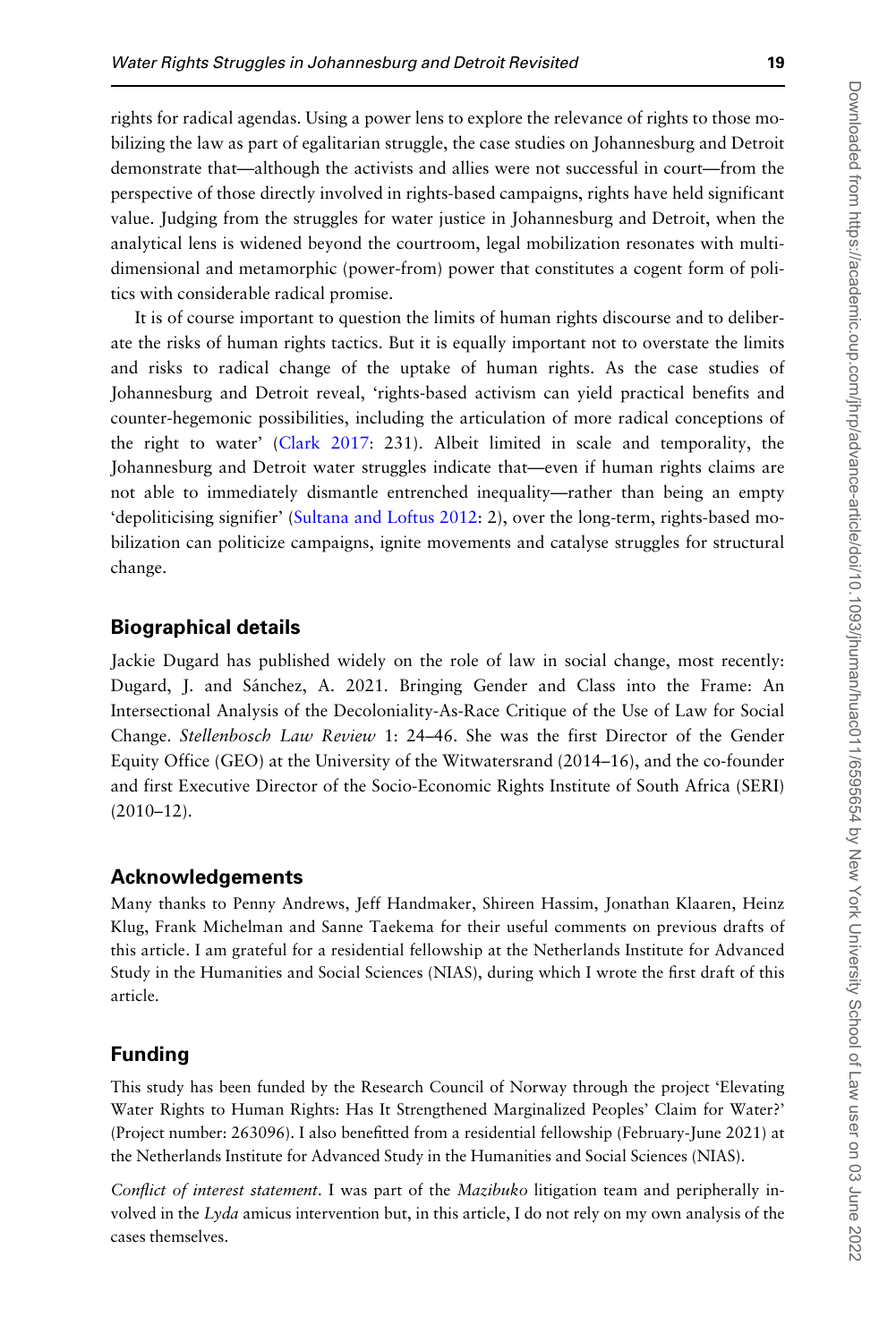#### <span id="page-19-0"></span>**References**

- Abel, R. 1995. Politics by Other Means: Law in the Struggle against Apartheid, 1980–1994. New York City: Routledge.
- Allen, A. 1998. Rethinking Power. Hypatia 13(1): 21–40.
- Anti-Privatisation Forum and Coalition Against Water Privatisation. 2006. Lessons from the War Against Prepaid Water Meters: The Struggle Against Silent Disconnections Continues. [https://](https://apf.org.za/IMG/pdf/Final_PPM_Research_Report_-_102006-2.pdf) [apf.org.za/IMG/pdf/Final\\_PPM\\_Research\\_Report\\_-\\_102006-2.pdf.](https://apf.org.za/IMG/pdf/Final_PPM_Research_Report_-_102006-2.pdf) Date accessed 6 May 2021. Atuahene, B. 2020. Predatory Cities. California Law Review 108(1): 107–82.

Bomey, N., and J. Gallagher. 2013. How Detroit went Broke: The Answers May Surprise You –

- and Don't Blame Coleman Young. Detroit Free Press, 15 September. [https://www.freep.com/](https://www.freep.com/story/news/local/michigan/detroit/2013/09/15/how-detroit-went-broke-the-answers-may-surprise-you-and/77152028/) [story/news/local/michigan/detroit/2013/09/15/how-detroit-went-broke-the-answers-may-sur](https://www.freep.com/story/news/local/michigan/detroit/2013/09/15/how-detroit-went-broke-the-answers-may-surprise-you-and/77152028/) [prise-you-and/77152028/.](https://www.freep.com/story/news/local/michigan/detroit/2013/09/15/how-detroit-went-broke-the-answers-may-surprise-you-and/77152028/) Date accessed 6 May 2021.
- Boyle, K. 2001. The Ruins of Detroit: Exploring the Urban Crisis in the Motor City. Michigan Historical Review 27(1): 109–27.
- Brigham, J. 1996. The Constitution of Interests: Beyond the Politics of Rights. New York University Press.
- Brown, W. 2000. Suffering the Paradoxes of Rights. Constellations 7(2): 208–42.
- Budlender, J., and L. Royston. 2016. Edged Out: Spatial Mismatch and Spatial Justice in South Africa's Main Urban Areas. Research report for the Socio-Economic Rights Institute of South Africa (SERI), November. [http://www.seri-sa.org/images/SERI\\_Edged\\_out\\_report\\_Final.pdf](http://www.seri-sa.org/images/SERI_Edged_out_report_Final.pdf). Date accessed 6 May 2021.
- Cabral, A. 1979. Unity and Struggle: Speeches and Writings of Amilcar. London: Monthly Review Press.
- Chapman, M. 2014. Hundreds in Detroit Protest Over Move to Shut Off Water. The New York Times, 18 July. [https://www.nytimes.com/2014/07/19/us/protesters-picket-detroit-over-move](https://www.nytimes.com/2014/07/19/us/protesters-picket-detroit-over-move-to-shut-off-water.html)[to-shut-off-water.html.](https://www.nytimes.com/2014/07/19/us/protesters-picket-detroit-over-move-to-shut-off-water.html) Date accessed 6 May 2021.
- Clark, C. 2017. Of What Use is a Deradicalized Human Right to Water? Human Rights Law Review 17(2): 231–60.

———. 2020. Race, Austerity and Water Justice in the United States: Fighting for the Human Right to Water in Detroit and Flint, Michigan. In F. Sultana and A. Loftus (eds), Water Politics: Governance, Justice and the Right to Water, 175–88. London: Earthscan Routledge

Connolly, W. 1983. The Terms of Political Discourse. Princeton University Press

- Crawford, G., and B. Andreassen. 2013. Human Rights, Power and Civic Action: Theoretical Considerations. In B. Andreassen and G. Crawford (eds), Human Rights, Power and Civic Action: Comparative Analyses of Struggles for Rights in Developing Countries, 1–21. London: Routledge
- Depoorter, B. 2013. The Upside of Losing. Columbia Law Review 113(3): 817–62.
- De Vos, P. 2009. Water is life (But Life is Cheap). Constitutionally Speaking, 13 October. [https://](https://constitutionallyspeaking.co.za/water-is-life-but-life-is-cheap/) [constitutionallyspeaking.co.za/water-is-life-but-life-is-cheap/.](https://constitutionallyspeaking.co.za/water-is-life-but-life-is-cheap/) Date accessed 9 May 2021.
- Dugard, C. J. R. 1978. Human Rights and the South African Legal Order. Princeton University Press.
- Dugard, J. 2008. Rights, Regulation and Resistance: The Phiri Water Campaign. South African Journal on Human Rights 24(3): 593–606.
- ———. 2011. Choice from No Choice Rights for the Left? State, Law and the Struggle against Prepayment Water Meters in South Africa. In A. G. Nilsen and S. Motta (eds), Social Movements and/in the Postcolonial: Dispossession, Development and Resistance, 59–82. London: Palgrave Macmillan.
- Dugard, J., and M. Langford. 2011. Art or Science? Synthesising Lessons from Public Interest Litigation and the Dangers of Legal Determinism. South African Journal on Human Rights 27(1): 39–64.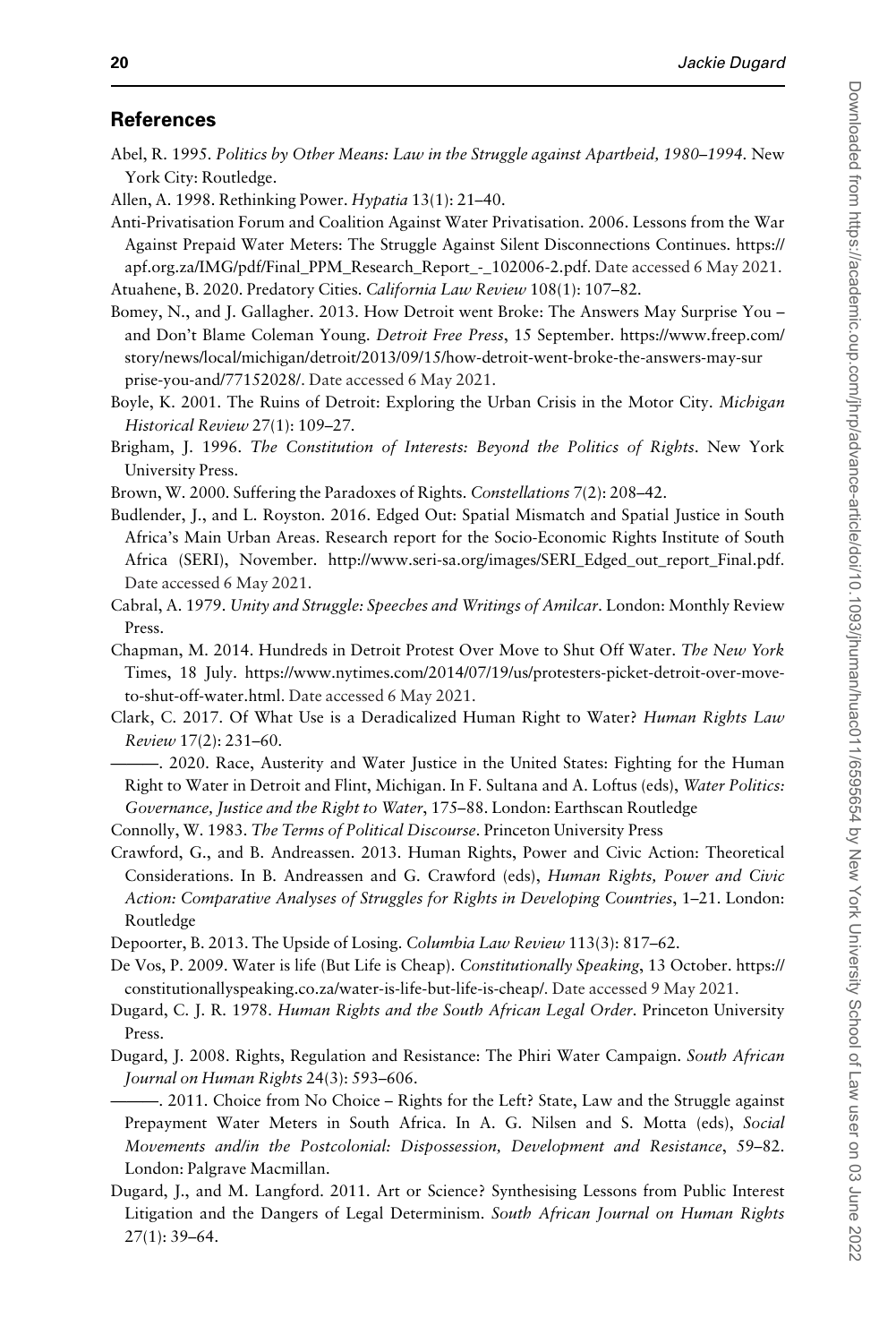<span id="page-20-0"></span>Eleveld, A. 2015. Claiming Care Rights as a Performative Act. Law Critique 26(1): 83–100.

- Foucault, M. 1997. The Social Triumph of the Sexual Will. In P. Rabinow (ed.), Michel Foucault: Essential Works of Foucault 1954–1984. (Volume 1: Ethics: Subjectivity and Truth, translated by R. Hurley and others), 157–62. The New York Press.
- -. 2000. Useless to Revolt. In J. D. Faubion (ed.), Michel Foucault: Essential Works of Foucault 1954-1984. (Volume 3, translated by R. Hurley and others), 449–53. London: Penguin Books.
- Gabel, P. 1984. The Phenomenology of Rights Consciousness and the Pact of the Withdrawn Selves. Texas Law Review 62: 1563–99.
- Gaventa, J. 2006. Finding the Spaces for Change: A Power Analysis. IDS Bulletin 37(6): 23–33.
- ———. 2005. Reflections on the Uses of the 'Power Cube', Approach for Analyzing the Spaces, Places and Dynamics of Civil Society Participation and Engagement. 4 CFP Evaluation Series 2003–2006. Netherlands: MFP Breed Netwerk.
- Green, D. 2016. How Change Happens. Oxford University Press.
- Greene, E. 2017. Detroit Fights for Fair Water Access. Green America, 24 October. [https://me](https://medium.com/&hx0040;GreenAmerica/detroit-fights-for-fair-water-access-d644ab46d97f) [dium.com/](https://medium.com/&hx0040;GreenAmerica/detroit-fights-for-fair-water-access-d644ab46d97f)@[GreenAmerica/detroit-fights-for-fair-water-access-d644ab46d97f](https://medium.com/&hx0040;GreenAmerica/detroit-fights-for-fair-water-access-d644ab46d97f). Date accessed 6 May 2021.
- Hicks, M. 2014. Water a Human Right, Detroit Demonstrators Say. The Detroit News, 11 December. [https://www.detroitnews.com/story/news/local/detroit-city/2019/12/11/protesters](https://www.detroitnews.com/story/news/local/detroit-city/2019/12/11/protesters-want-end-residential-shutoffs-claim-water-human-right/4393976002/)[want-end-residential-shutoffs-claim-water-human-right/4393976002/.](https://www.detroitnews.com/story/news/local/detroit-city/2019/12/11/protesters-want-end-residential-shutoffs-claim-water-human-right/4393976002/) Date accessed 6 May 2021.
- Honig, B. 2003. Democracy and the Foreigner. Princeton University Press.
- Hoover, J. 2019. Performative Rights and Situationist Ethics. Contemporary Pragmatism 16(2–3): 242–67.
- Horan, J. 2018. Fee or Tax? Detroit's Controversial Drainage Rate Faces Legal Challenge. Michigan Radio,13 August. [https://www.michiganradio.org/post/fee-or-tax-detroits-controver](https://www.michiganradio.org/post/fee-or-tax-detroits-controversial-drainage-rate-faces-legal-challenge) [sial-drainage-rate-faces-legal-challenge](https://www.michiganradio.org/post/fee-or-tax-detroits-controversial-drainage-rate-faces-legal-challenge). Date accessed 6 May 2021.
- Jepson, W., A. Wutich, and L. M. Harris. 2020. Water-Security Capabilities and the Human Right to Water. In F. Sultana and A. Loftus (eds), Water Politics: Governance, Justice and the Right to Water. 84–98. London: Earthscan Routledge.
- Kennedy, D. 1986. Freedom and Constraint in Private Law Adjudication: A Critical Phenomenology. Journal of Legal Education 36(4): 518–62.
- Klare, K. 1998. Legal Culture and Transformative Constitutionalism. South African Journal on Human Rights 14(1): 146–88.
- Klinefelter, Q. 2014. A Right or a Privilege?: Detroit Residents Split over Water Shutoffs. National Public Radio (NPR), 1 August. [https://www.npr.org/2014/08/01/337145827/a-right](https://www.npr.org/2014/08/01/337145827/a-right-or-a-privilege-detroit-residents-split-over-water-shut-offs)[or-a-privilege-detroit-residents-split-over-water-shut-offs.](https://www.npr.org/2014/08/01/337145827/a-right-or-a-privilege-detroit-residents-split-over-water-shut-offs) Date accessed 6 May 2021.
- Kozikis, S., and I. T. Winkler. 2020. The Paradox of Framing Water as a Human Right in the United States: An Analysis of Power and Resistance. Journal of Human Rights 19(4): 464-83.
- Langford, M. 2008. The Justiciability of Social Rights: From Practice to Theory. In M. Langford (ed). Social Rights Jurisprudence – Emerging Trends in International and Comparative Law. 39–43. Cambridge University Press.
- Langford, M., A. Stacey, and D. Chirwa. 2011. The Right to Water. In S. Woolman, M. Bishop and J. Brickhill (eds), Constitutional Law of South Africa, 56B, 177. Cape Town: Juta.
- Lawrence, E. D. 2013. Protesters Decry Detroit's Emergency Financial Manager. USA Today, 23 March. [https://www.usatoday.com/story/news/nation/2013/03/23/detroit-emergency-manager](https://www.usatoday.com/story/news/nation/2013/03/23/detroit-emergency-manager-protests/2013977/)[protests/2013977/.](https://www.usatoday.com/story/news/nation/2013/03/23/detroit-emergency-manager-protests/2013977/) Date accessed 6 May 2021.
- Letsoalo, M. 2009. Masondo Next to be Axed? Mail & Guardian, 19 July. [https://www.press](https://www.pressreader.com/south-africa/mail-guardian/20080718/281638185976305) [reader.com/south-africa/mail-guardian/20080718/281638185976305.](https://www.pressreader.com/south-africa/mail-guardian/20080718/281638185976305) Date accessed 30 April 2021.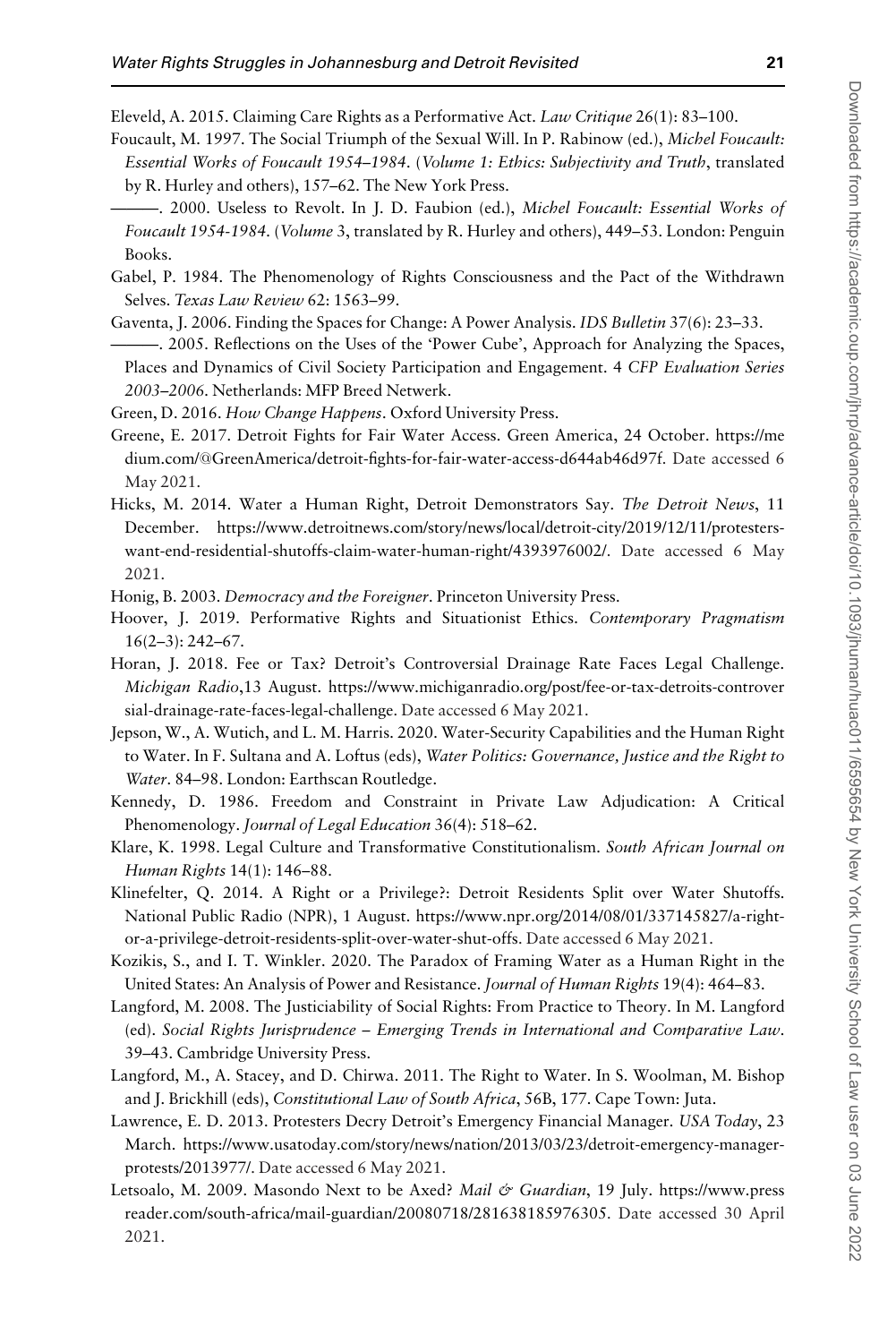<span id="page-21-0"></span>Liebenberg, S. 2010. Socio-Economic Rights: Adjudication under a Transformative Constitution. Cape Town: Juta.

-. 2009. Water Rights Reduced to a Trickle. Mail & Guardian, 21 October. [https://mg.co.](https://mg.co.za/article/2009-10-21-water-rights-reduced-to-a-trickle/) [za/article/2009-10-21-water-rights-reduced-to-a-trickle/.](https://mg.co.za/article/2009-10-21-water-rights-reduced-to-a-trickle/) Date accessed 9 May 2021.

Lukes, S. 1974. Power: A Radical View. Basingstoke: Macmillan.

- Massey, D. S., and N. A. Denton. 1998. American Apartheid: Segregation and the Making of the Underclass. Cambridge, MA: Harvard University Press.
- McCann, M. 2006. Law and Social Movements: Contemporary Perspectives. Annual Review of Law and Social Science 2(1): 17–38.
- ———. 1994. Rights at Work: Pay Equity Reform and the Politics of Legal Mobilization. University of Chicago Press.
- McKinley, D. 2008. Water Struggles from Johannesburg and Beyond. [https://aidc.org.za/water](https://aidc.org.za/water-struggles-johannesburg-beyond/)[struggles-johannesburg-beyond/.](https://aidc.org.za/water-struggles-johannesburg-beyond/) Date accessed 4 May 2021.
- 2012. Lessons from Struggle: The Rise and Fall of the Anti-Privatisation Forum. South African Civil Society Information Service (SACSIS), 8 February. [http://sacsis.org.za/site/article/](http://sacsis.org.za/site/article/1197) [1197](http://sacsis.org.za/site/article/1197). Date accessed 4 May 2021.
- Mette, E. 2019. A Constitutional Right to Safe, Affordable, Accessible Drinking Water. Tulane Environmental Law Journal 32(2): 189–203.
- Michigan Civil Rights Commission (MCRC). 2017. The Flint Water Crisis: Systemic Racism through the Lens of Flint. [https://www.michigan.gov/documents/mdcr/VFlintCrisisRep-F-](https://www.michigan.gov/documents/mdcr/VFlintCrisisRep-F-Edited3-13-17_554317_7.pdf)[Edited3-13-17\\_554317\\_7.pdf.](https://www.michigan.gov/documents/mdcr/VFlintCrisisRep-F-Edited3-13-17_554317_7.pdf) Date accessed 6 May 2021.
- Montag, C. 2019. Water/Color: A study of Race and the Water Affordability Crisis in America's Cities. Report for the NAACP Legal Defense and Educational Fund (LDF). [https://www.](https://www.naacpldf.org/wp-content/uploads/Water_Report_Executive-Summary_5_21_19_FINAL-V2.pdf) [naacpldf.org/wp-content/uploads/Water\\_Report\\_Executive-Summary\\_5\\_21\\_19\\_FINAL-V2.](https://www.naacpldf.org/wp-content/uploads/Water_Report_Executive-Summary_5_21_19_FINAL-V2.pdf) [pdf](https://www.naacpldf.org/wp-content/uploads/Water_Report_Executive-Summary_5_21_19_FINAL-V2.pdf). Date accessed 6 May 2021.
- Moyn, S. 2018. Not Enough: Human Rights in an Unequal World. Cambridge, MA: Belknap Press of Harvard University Press.
- Murthy, S. 2016. A New Constitutive Commitment to Water. Boston College Journal of Law & Social Justice 36(2): 159–233.
- Naidoo, P. 2008. Eroding the Commons: Prepaid Water Meters in Phiri, Soweto. Report for Public Citizen. [https://www.citizen.org/wp-content/uploads/phiri.pdf.](https://www.citizen.org/wp-content/uploads/phiri.pdf) Date accessed 4 May 2021.
- Nelson, P. J., and E. Dorsey. 2008. New Rights Advocacy: Changing Strategies of Development and Human Rights NGOs. Washington, DC: Georgetown University Press.
- Quinot, G. 2010. Substantive Reasoning in Administrative Law Adjudication. Constitutional Court Review 3: 111–39.
- Rancière, J. 1998. Disagreement: Politics and Philosophy. (translated by J. Rose). Minneapolis: University of Minnesota Press.
- Recchie, A., J. J. Recchie, J. A. Powell et al. 2019. Water Equity and Security in Detroit's Water and Sewer District. Report for Haas Institute for a Fair and Inclusive Society, University of California, Berkeley. [https://belonging.berkeley.edu/sites/default/files/detroit\\_water\\_equity\\_](https://belonging.berkeley.edu/sites/default/files/detroit_water_equity_full_report_jan_11_2019.pdf) [full\\_report\\_jan\\_11\\_2019.pdf](https://belonging.berkeley.edu/sites/default/files/detroit_water_equity_full_report_jan_11_2019.pdf). Date accessed 6 May 2021.
- Roithmayr, D. 2010. Lessons from Mazibuko: Persistent Inequality and the Commons. Constitutional Court Review 3: 317–46.
- Rosenberg, G. 2008. The Hollow Hope: Can Courts Bring about Social Change? University of Chicago Press.
- Scheingold, S. 2011. The Politics of Rights: Lawyers, Public Policy and Political Change. Ann Arbor: University of Michigan Press.
- South African History Archives (SAHA). No date. Transition's Child: The Anti-Privatisation Campaign. [https://www.saha.org.za/apf/index.htm;](https://www.saha.org.za/apf/index.htm) and specifically, the SAHA commentary on The Demise. [https://www.saha.org.za/apf/the\\_decline.htm.](https://www.saha.org.za/apf/the_decline.htm) Date accessed 6 May 2021.